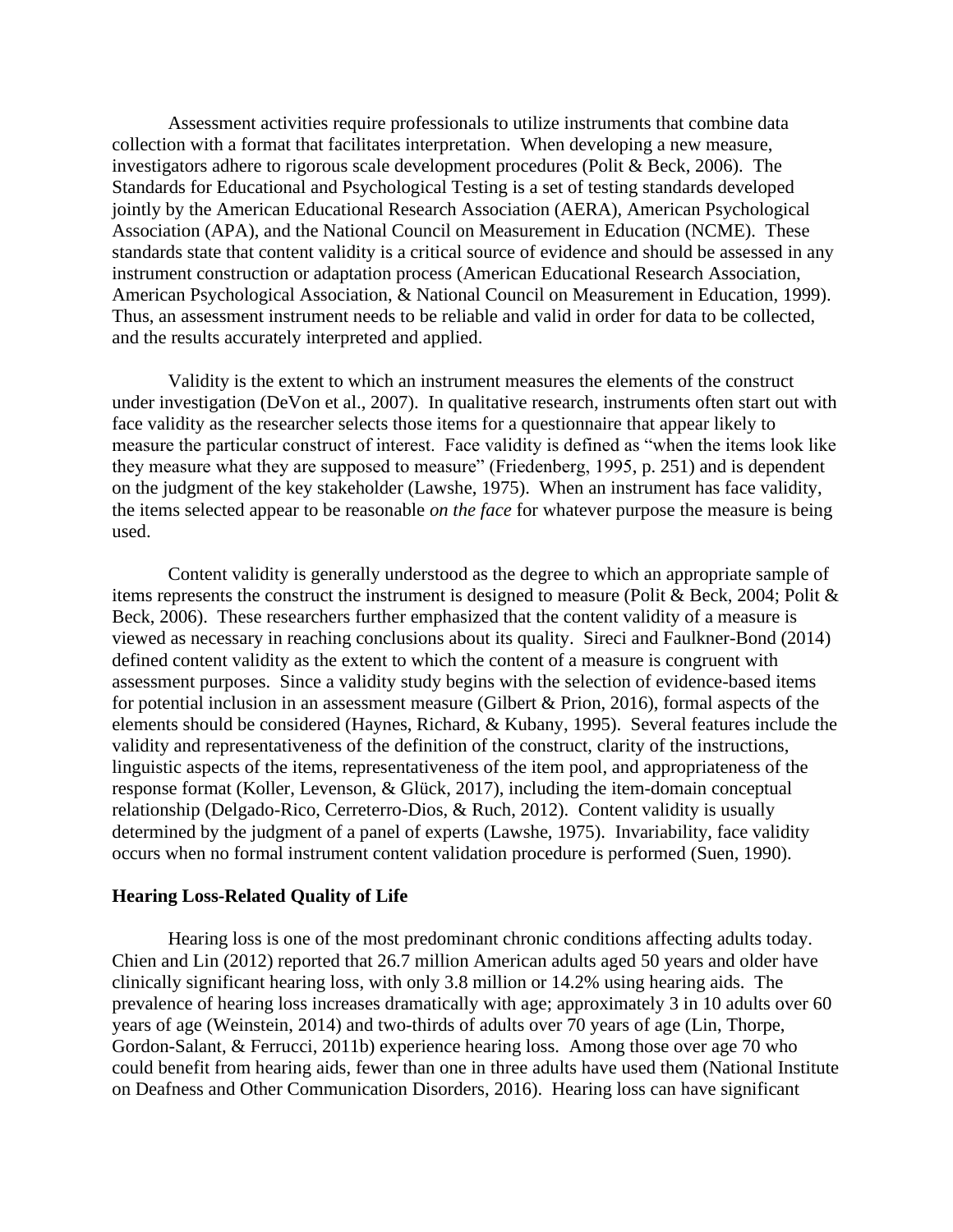bearing on a person's quality of life such as impacting active participation in personal, social, and work activities (Schulz et al., 2016).

If hearing loss is not addressed, the potential for negative social and emotional consequences may include poor social functioning (Weinstein & Ventry, 1982), diminished psychological well-being (Dye & Peak, 1983), dementia, anxiety, and depression (Lin et al, 2011a), low self-esteem (Harless & McConnell, 1982), and reduced quality of life (Dalton et al., 2003; Mulrow et al., 1990a; Mulrow et al., 1990b). Kramer, Kapteyn, Kuik, and Deeg (2002) examined the association of hearing loss and chronic disease with psychosocial status among older adults, and their findings underscored the negative effects on quality of life. Older adults with hearing loss were found to have more depressive symptoms, lower self-efficacy, feelings of loneliness, and a smaller social network compared to peers without hearing loss.

Understanding the impact of hearing loss on the quality of life is important not only for the person with a hearing loss (PHL), but also for his/her communication partner (CP) such as spouses, siblings, children, friends, relatives, colleagues, and caregivers (Manchaiah, Stephens, & Lunner, 2013). Communication invariably suffers when one member in the relationship has a hearing loss, whether in a marriage, partnership, or friendship (Tye-Murray, 2015). When the hearing loss results in various physical, mental, and psychosocial effects for the PHL, the CP may experience related activity limitations and participation restrictions as well. When associated with the health condition of the significant other, the reduced function of family members is characterized as a third-party disability (World Health Organization, 2001).

Barker, Leighton, and Ferguson (2017) examined the psychological experiences of hearing loss from the perspectives of both PHLs and their CPs. A meta-synthesis of the qualitative literature using the meta-ethnographic approach was conducted to explore the lived experience of the psychological implications of hearing loss. From a search of 889 records, 12 qualitative papers met the inclusion criteria of PHLs, CPs, or both, and explored psychosocial issues. Four themes were associated with the psychological experience of hearing loss: the effect of hearing loss, the response of hearing aids, stigma and identity, and coping strategies. The findings revealed that hearing loss had a dyadic effect on the PHL and CP's relationship that included changes to identity, use of hearing aids, and coping strategies that may influence subsequent adjustment to hearing loss for both parties.

## **Factors Influencing Hearing Loss-Related Quality of Life**

Schulz et al. (2016) emphasized that hearing loss can impact a person's quality of life. However, prediction on the quality of life simply by degree of hearing loss is poor (Mulrow et al., 1990b; Weinstein & Ventry, 1983). Factors affecting quality of life for PHLs are multifactorial, with variables including age (Gordon-Salant, Lantz, & Fitzgibbons, 1994; Schulz et al., 2016; Wiley, Cruickshanks, Nondahl, & Tweed, 2000), gender (Garstecki & Erler, 1996), personality characteristics (Cox, Alexander, & Gray, 2007), and psychosocial features such as mood (Preminger & Meeks, 2010), social isolation (Mulrow et al., 1990a; Weinstein, 2014), auditory processing ability (Fire, Lesner, & Newman, 1991), and stigma (Barker et al., 2017). Furthermore, acceptance of hearing loss, when viewed as a natural part of the aging process, can be an obstacle to seeking appropriate evaluation and treatment (Schulz et al., 2016).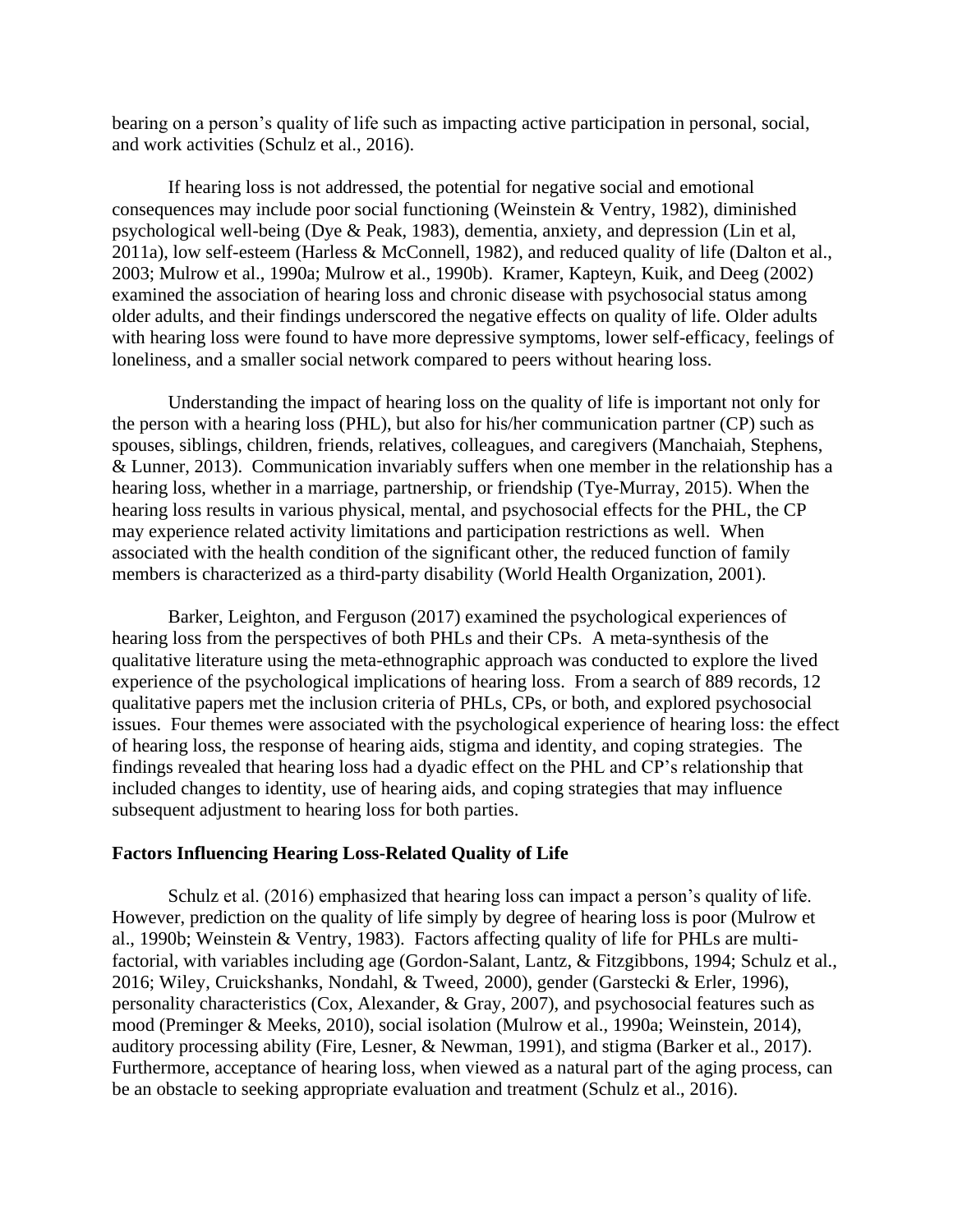### **Hearing Loss-Related Self-Assessment Questionnaires**

Hearing loss-related quality of life (HLQoL) instruments encapsulate the physical, emotional, and social ramifications resulting from hearing loss and assess activity limitations and participation restrictions experienced by PHLs (Tye-Murray, 2015). Although a myriad of assessment instruments are available to evaluate the impact of hearing loss, there is little agreement among researchers as to either preference or psychometric adequacy (Vas, Akeroyd, & Hall, 2017). These measures focus on various generic and hearing-specific concerns such as hearing disability, quality of life, hearing aid benefit, communication, and psychological outcomes. A systematic analysis of outcome measures in audiological research identified 39 standardized patient-reported instruments in use (Granberg, Dahlstrom, Moller, Kahari, & Danermark, 2014).

**Persons with hearing loss**. The American Academy of Audiology recommends four instruments that are valid and useful (Dancer & Gener, 1999): Hearing Handicap Inventory for the Elderly (HHIE; Ventry & Weinstein, 1982), Hearing Handicap Inventory for Adults (HHIA; Newman, Weinstein, Jacobson, & Hug, 1990), Self-Assessment of Communication (SAC; Schow & Nerbonnne, 1982), and Communication Profile for the Hearing Impaired (CPHI; Demorest & Erdman, 1987). The HHIE is a 25-item scale that measures the emotional and social/situational implications of living with hearing loss. This instrument is used for adults, ages 65 years and older, and has two scales. One scale addresses emotional adjustments to hearing loss; whereas, the other scale focuses on social/situational adjustments to hearing loss. Each item is scored on a 3-point response scale: yes, sometimes, and no (Ventry & Weinstein, 1982). The HHIA is a revised and updated version of the HHIE, also with two scales and differing by only three out of 25 items. This instrument is used for adults, ages 64 years and younger, and scored on a three-point response scale: yes, sometimes, and no (Newman, Weinstein, Jacobson, & Hug, 1990). The SAC is a 10-item questionnaire used to evaluate hearing loss and its contributions to disability, handicap, and quality of life. This instrument has six items that relate to communication and four items that relate to participation restrictions. Each item is scored on a five-point scale, ranging from almost never/never to practically always/always (Schow & Nerbonnne, 1982). The CPHI is a 145-item questionnaire that assesses four areas: communication performance, communication environment, communication strategies, and personal adjustment. Each item is scored on a five-point scale, ranging from rarely to almost always (Demorest & Erdman, 1987). Table 1 summarizes several HLQoL instruments commonly used with PHLs.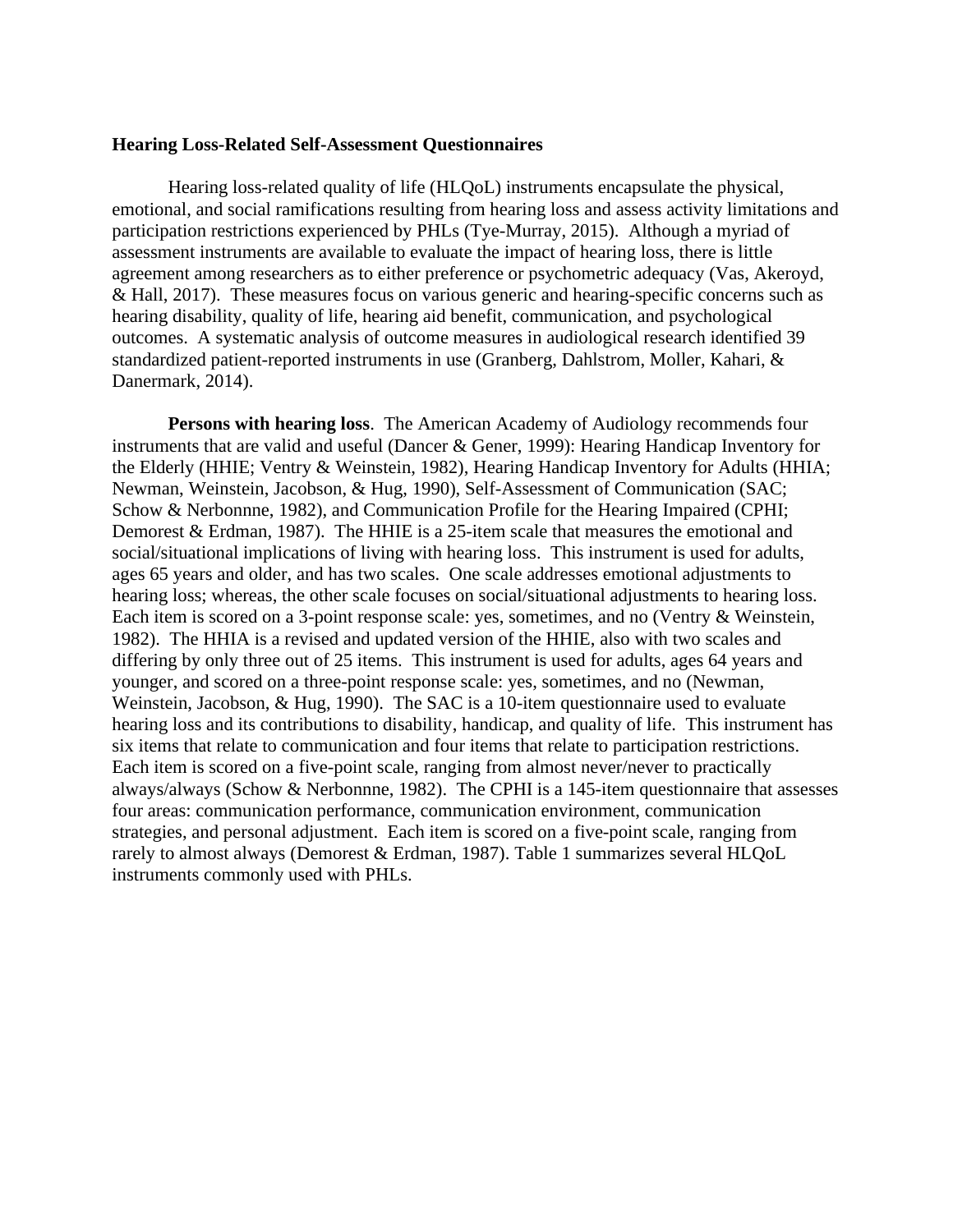# Table 1

| Summary of Selected Self-Reported Hearing Loss - Related Quality of Life Questionnaires |  |
|-----------------------------------------------------------------------------------------|--|
| Designed for Adults with Hearing Loss                                                   |  |

| <b>Adults with Hearing Loss</b>   |                                                                  |  |  |  |
|-----------------------------------|------------------------------------------------------------------|--|--|--|
| Instrument                        | Purpose and Description                                          |  |  |  |
| Hearing Handicap Inventory        | To assess non-institutionalized older adult's (65 years and      |  |  |  |
| for the Elderly (HHIE;            | older) perception of hearing loss. This is a 25-item scale with  |  |  |  |
| Ventry & Weinstein, 1982)         | two subscales (emotional adjustments and social/situational      |  |  |  |
|                                   | adjustments to hearing loss). Each item is scored on a three-    |  |  |  |
|                                   | point response scale: yes, sometimes, and no.                    |  |  |  |
| <b>Hearing Handicap Inventory</b> | To assess adult's (64 years and younger) perceived hearing       |  |  |  |
| for Adults (HHIA; Newman,         | handicap and benefits of hearing aids. This is a 25-item scale   |  |  |  |
| Weinstein, Jacobson, & Hug        | with two subscales (emotional adjustments and                    |  |  |  |
| 1990)                             | social/situational adjustments to hearing loss). Each item is    |  |  |  |
|                                   | scored on a three-point response scale: yes, sometimes, and      |  |  |  |
|                                   | no.                                                              |  |  |  |
| Self-Assessment of                | To assess adult's perception of living with a hearing loss and   |  |  |  |
| Communication (SAC;               | its contribution to disability, handicap, and quality of life.   |  |  |  |
| Schow and Nerbonnne,              | This is a 10-item questionnaire with 6 items that relate to      |  |  |  |
| 1982)                             | communication and 4 items that relate to participation           |  |  |  |
|                                   | restrictions. Each item is scored on a five-point scale, ranging |  |  |  |
|                                   | from almost never/never to practically always/always.            |  |  |  |
|                                   |                                                                  |  |  |  |
| <b>Communication Profile for</b>  | To assess a wide-ranging array of communication issues.          |  |  |  |
| the Hearing Impaired (CPHI;       | This is 145-item questionnaire with four areas including         |  |  |  |
| Demorest & Erdman, 1987)          | communication performance, communication environment,            |  |  |  |
|                                   | communication strategies, and personal adjustment. Each          |  |  |  |
|                                   | item is scored on a five-point scale, ranging from rarely to     |  |  |  |
|                                   | almost always.                                                   |  |  |  |

**Communication partners.** Two proxy self-assessment instruments have been designed to assess the CP's emotional effects and the social situation of living with a PHL: Significant Other Assessment of Communication (SOAC; Schow & Nerbonnne, 1982) and Hearing Handicap Inventory for Adults – Spouses (HHI –SP; Newman & Weinstein, 1988). The SOAC is a 10-item questionnaire designed to evaluate the significant other's perception of the effects of hearing loss and its contributions to disability, handicap, and quality of life. Like the SAC, the SOAC has six items that relate to communication and four items that relate to participation restrictions. Each item is scored on a five-point scale, ranging from almost never/never to practically always/always (Schow & Nerbonnne, 1982). The HHI-SP a version of the Hearing Handicap Inventory developed for significant others, is a 25-item scale that measures the significant other's emotional and social/situational implications of living with a PHL. This version is nearly identical to the HHIA except the word "you" is changed to "significant other." Each item is scored on a three-point response scale: yes, sometimes, and no (Newman & Weinstein, 1988).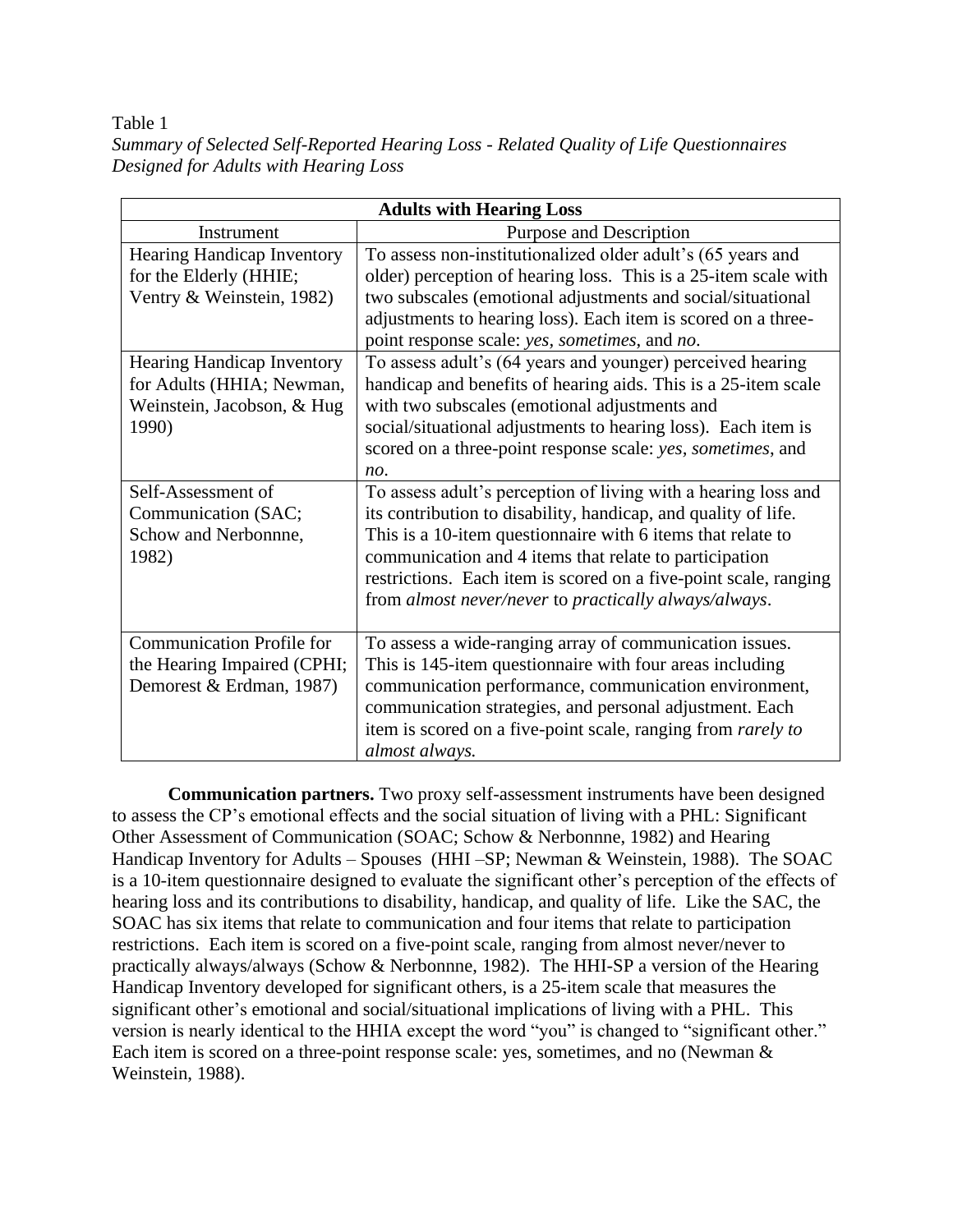In addition, two measures are available to evaluate third-party disability: the Significant Other Scale for Hearing Disability (SOS-HEAR; Scarinci, Worrall, & Hickson, 2009) and Hearing Impairment Impact-Significant Other Profile (HII-SOP; Preminger & Meeks, 2012). The SOS-HEAR is a 27-item scale that measures the influences of hearing loss on the CP's everyday life and assesses his/her need to adapt to the partner's hearing loss. This measure examines six different domains of third-party disability: communication changes, communicative burden, relationship changes, socialization, emotional reactions to adaptations, and concern for the partner. Each item is scored on a five-point response scale ranging from no problem to a complete problem (Scarinci, Worrall, & Hickson, 2009). The HII-SOP is a 20-item scale with three subscales that measures third-party disability: community strategies, relationship and emotions, and social impact. Each item is scored on a three-point response scale: yes, sometimes, and no (Preminger & Meeks, 2012). Table 2 describes several HLQoL questionnaires commonly used with CPs.

Table 2

*Summary of Selected Self-Reported Hearing Loss - Related Quality of Life Questionnaires Designed for Communication Partners*

| <b>Communication Partners</b>     |                                                                  |  |  |  |  |
|-----------------------------------|------------------------------------------------------------------|--|--|--|--|
| Instrument                        | Purpose and Description                                          |  |  |  |  |
| <b>Significant Other</b>          | To assess the significant other's perception of the impact of    |  |  |  |  |
| Assessment of                     | hearing loss and its contribution to disability, handicap, and   |  |  |  |  |
| Communication (SOAC;              | quality of life for the person with hearing loss. This is a 10-  |  |  |  |  |
| Schow & Nerbonnne, 1982)          | item questionnaire has six items that relate to communication    |  |  |  |  |
|                                   | and four items that relate to participation restrictions. Each   |  |  |  |  |
|                                   | item is scored on a five-point scale, ranging from <i>almost</i> |  |  |  |  |
|                                   | never/never to practically always/always.                        |  |  |  |  |
| <b>Hearing Handicap Inventory</b> | To assess the hearing loss-related quality of life of the person |  |  |  |  |
| for Adults - Spouses (HHIA-       | with hearing loss as evaluated by the significant other. This is |  |  |  |  |
| SP; Newman & Weinstein,           | a 25-item scale that measures the significant other's            |  |  |  |  |
| 1988)                             | emotional and social/situational implications of living with a   |  |  |  |  |
|                                   | person with a hearing loss. Each item is scored on a three-      |  |  |  |  |
|                                   | point response scale: yes, sometimes, and no.                    |  |  |  |  |
| Significant Other Scale for       | To assess the influences of hearing loss on the communication    |  |  |  |  |
| Hearing Disability (SOS-          | partner's daily life activities and to evaluate their need to    |  |  |  |  |
| HEAR, Scarinci, Worrall, &        | adapt to their partner's hearing loss. This is a 27-item scale   |  |  |  |  |
| Hickson, 2009)                    | that examines six different domains of third-party disability    |  |  |  |  |
|                                   | including communication changes, communicative burden,           |  |  |  |  |
|                                   | relationship changes, socialization, emotional reactions to      |  |  |  |  |
|                                   | adaptations, and concern for the person with hearing loss.       |  |  |  |  |
|                                   | Each item is scored on a five-point response scale ranging       |  |  |  |  |
|                                   | from no problem to a complete problem.                           |  |  |  |  |
| Hearing Impairment Impact-        | To assess third-party hearing loss-related quality of life in    |  |  |  |  |
| <b>Significant Other Profile</b>  | spouses of persons with hearing loss. This is a 20-item scale    |  |  |  |  |
| (HII-SOP; Preminger $&$           | with three subscales that measures third-party disability        |  |  |  |  |
| Meeks, 2012)                      | including community strategies, relationship and emotions,       |  |  |  |  |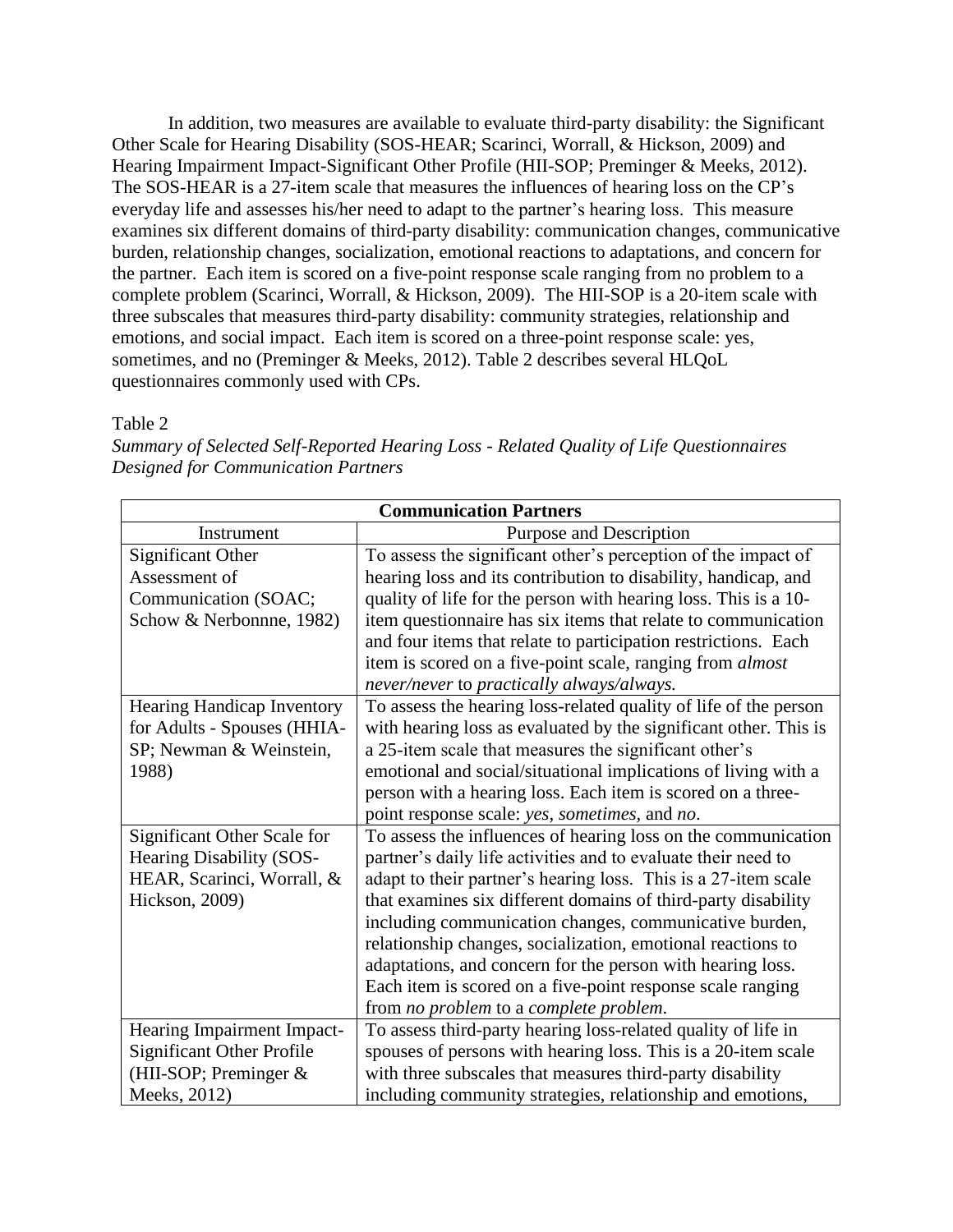| and social impact. Each item is scored on a three-point |
|---------------------------------------------------------|
| response scale: yes, sometimes, and no.                 |

# **Rationale for Well-Designed Content-Valid Interview Questionnaires**

Currently, rigorous content evaluations have been performed on a limited number of hearing-related questionnaires (Smith, Pichora-Fuller, Watts, & La More, 2011). During the developmental phase of the Listening Self-Efficacy Questionnaire (LSEQ; Smith et al., 2011), 10 subject matter experts evaluated the initial 33 items for content relevance, clarity, simplicity, and ambiguity utilizing a four-point response scale. Content validity index values were computed for each of these elements and found to exceed .75, indicating good content validity. Further construct validation resulted in a revised 18-item instrument containing three subscales that assess self-efficacy for understanding speech: dialogue in quiet, directed listening, and complex listening. Respondents rate self-efficacy levels for understanding speech in various listening situations using a 0% to 100% scale.

Heffernan, Coulson, and Ferguson (2018) underscored the importance of conducting a content evaluation study in developing a new patient reported outcome measure and uncovering irrelevant, unclear, or offensive content that can reduce the amount and quality of data collected by an instrument (Brod, Tesler, & Christensen, 2009; Rubio, Berg-Weger, Tebb, Lee, & Rauch, 2003). During in the initial development of the Social Participation Restrictions Questionnaire (SPaRQ; Heffernan, Coulson, & Ferguson, 2018), two content evaluation strategies were employed to evaluate the 49 items of the measure initially referred to as the SPaRQ-49. First, semi-structured interviews were conducted with 14 adults with hearing loss to evaluate the content of the items and understand their thought processes when completing the questionnaire. Second, a panel of 20 subject matter experts completed an online survey answering a series of open- and closed-ended questions. These experts evaluated the proposed factor structure, response scales, comprehensiveness, and responsiveness of the SPaRQ-49. They also rated the relevance and clarity of each item using a four-point response scale. In evaluating their measure's content, the majority of the items were found to be relevant, clear, comprehensive, and acceptable. These researchers further recommended that new and existing hearing-specific questionnaires be evaluated to confirm that they have adequate content validity and minimal respondent burden.

A well-designed content-valid questionnaire is a key data collection tool in qualitative research. Although instruments with closed-ended items allow for a quantitative analysis of responses, one shortcoming is the risk of missing descriptive information about communication difficulties specific to the participant (Tye-Murray, 2015). In contrast, questionnaires with openended items permit the participant to share information that could not have been otherwise anticipated (Tye-Murray, 2015). The most appropriate measure for capturing a representative account of hearing-related concerns is by participant report (Macefield et al., 2014). As previously noted, a limited number of hearing-related questionnaires have undergone thorough content evaluations (Smith et al., 2011). Research studies exploring HLQoL with PHLs and CPs may not indicate if their qualitative instruments have undergone a content validity evaluation. Moreover, there is a paucity of content-valid questionnaires employed as a data collection tool in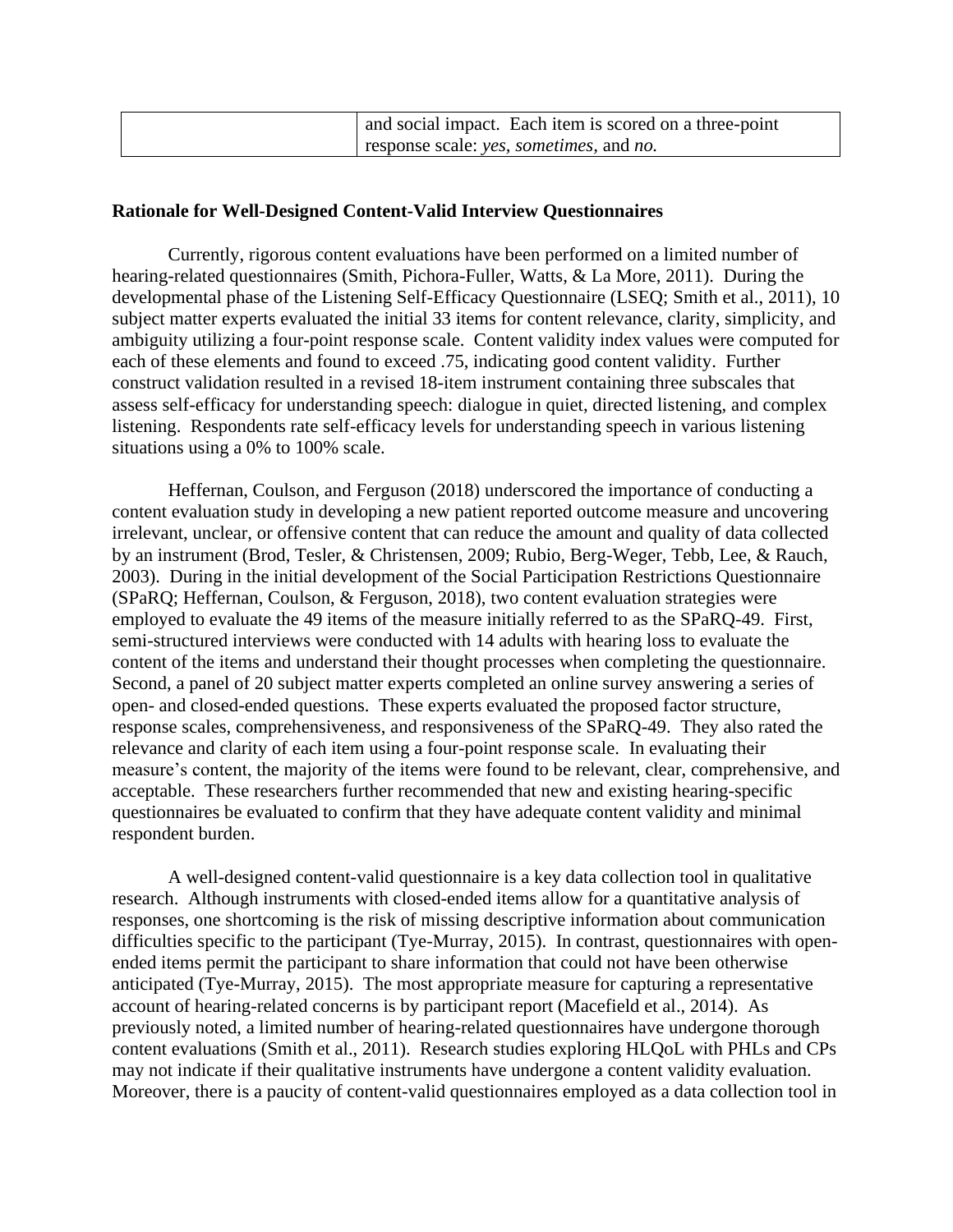qualitative research to gather information of the PHLs' and CPs' perspectives of their own HLQoL as well as how they perceived each other's HLQoL. Thus, the goal of this research study was to develop a content-valid HLQoL questionnaire with open-ended items for gathering descriptive information from PHLs and CPs for research purposes. The research question for this study was: What is the content validity evidence of the Interview Questionnaire for Persons with Hearing Loss and Their Communication Partners as evaluated by a panel of subject matter experts? The step-by-step process used to obtain content validity evidence in the development of the interview questionnaire is described in this paper.

### **Methods**

A two-member interprofessional research team collaborated on the design and development of the interview questionnaire. Green and Johnson (2015) described interprofessional collaboration as two or more professions working together to achieve common goals in addressing various problems and complex issues. One was a Deaf licensed clinical social worker and a PHL, and the other was a hearing licensed clinical audiologist/rehabilitation counselor and a CP. To establish content validity evidence, the researchers followed the multiphase process as described by McKenzie, Wood, Kotecki, Clark and Brey (1999): (a) create an initial version of the instrument, (b) establish a panel of subject matter experts, (c) conduct a qualitative review, and (d) complete a quantitative review.

## **Phase I: Create an Initial Version of the Instrument**

Investigators adhere to rigorous scale development procedures when a new measure is created (Polit & Beck, 2006). McKenzie et al. (1999) stated that development of an instrument involves defining the concept to be evaluated and establishing the objectives delineating the purpose of the instrument. Since content validity evidence cannot be achieved without accurately defining the construct of interest (Delgado-Rico et al., 2012), describing the construct that serves as the foundational basis of the instrument under study is vital. Several steps were involved in the construction of the interview questionnaire for PHLs and their CPs. The first step was identifying the main construct or content domain of HLQoL for both PHLs and their CPs after a literature review. The construct indicated the concept or attribute that is the focus of measurement (Haynes et al., 1995).

The second step was identifying the four content subdomains which included: (a) PHL's experience of his/her HLQoL, (b) CP's experience of his/her HLQoL, (c) PHL's experience of his/her CP's HLQoL, and (d) CP's experience of the PHL's HLQoL. Polit and Beck (2006) emphasized that the instrument developer should conduct vigilant *a priori* efforts to enhance content validity through careful conceptualization and domain analysis prior to item generation as well as careful posteriori efforts to evaluate the relevance of the instrument's elements through the evaluation by experts.

The third step involved generating the items for the questionnaire within the context of the four content subdomains: the first content subdomain, the PHL's experience of his/her HLQoL, consisted of 16 items. The second content subdomain, the CP's experience of his/her HLQoL, comprised 13 items. The third content subdomain, the PHL's experience of his/her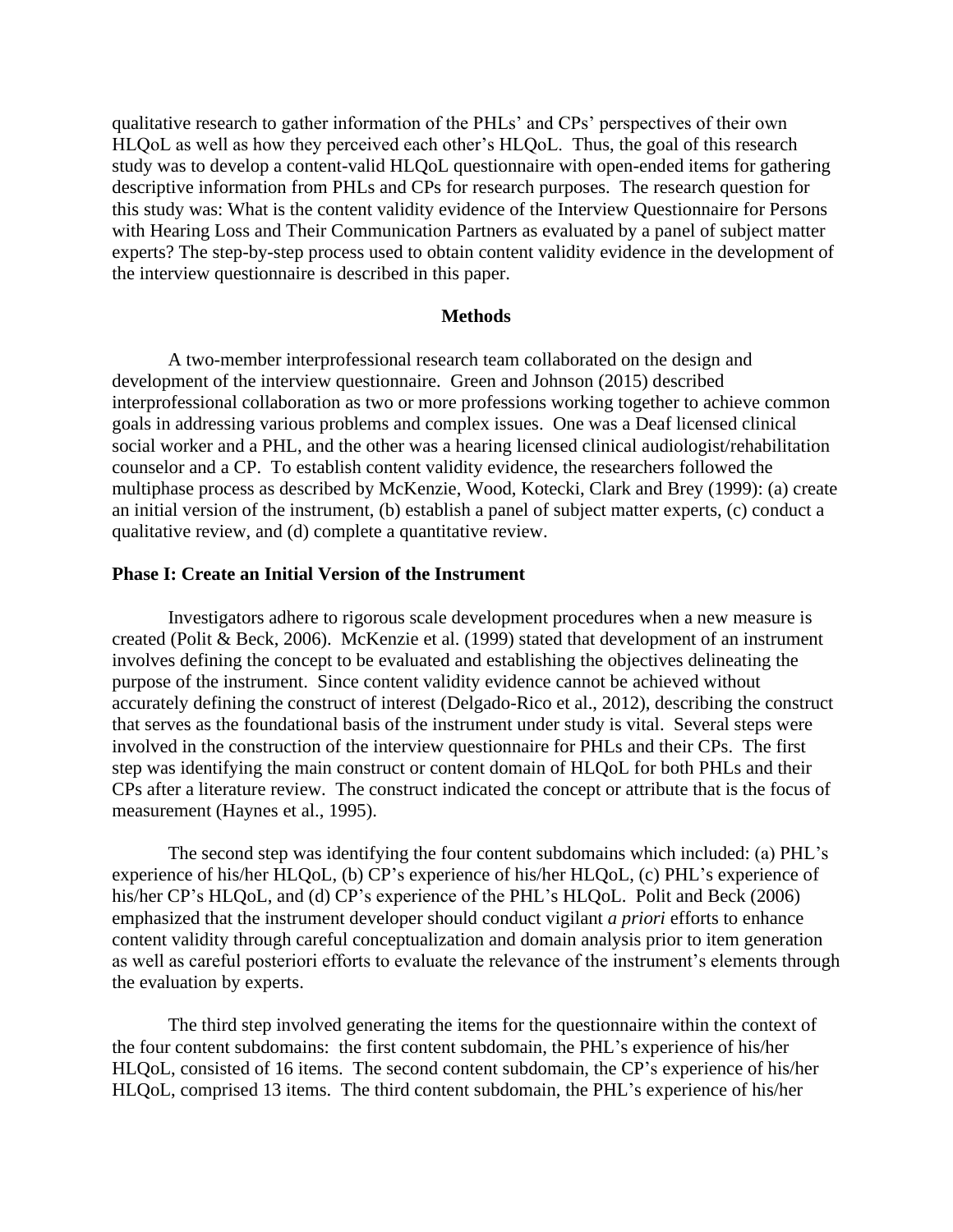CP's HLQoL, had six items. The fourth content subdomain, the CP's experience of the PHL's HLQoL, consisted of six items. Altogether, the questionnaire had 41 items. Table 3 illustrates examples of items generated within each of the four content subdomains.

Table 3

*Examples of Items Generated Under Each of the Four Content Subdomains*

| Content subdomain                                                                                                  | Examples of items included in subdomain                                                                                                            |  |  |
|--------------------------------------------------------------------------------------------------------------------|----------------------------------------------------------------------------------------------------------------------------------------------------|--|--|
| Person with hearing loss' experience of<br>his/her hearing loss-related quality of life                            | As a person with a hearing loss, tell me how<br>confident you are in your ability to manage various<br>communication situations.                   |  |  |
|                                                                                                                    | As a person with a hearing loss, tell me any<br>advantages or positive experiences of having a<br>hearing loss.                                    |  |  |
| Communication partner's experience of<br>his/her hearing loss-related quality of life                              | As a communication partner, tell me how you<br>manage various communication situations involving<br>your partner.                                  |  |  |
|                                                                                                                    | As a communication partner, tell me how your<br>partner's hearing loss has affected your perception<br>of yourself.                                |  |  |
| Person with hearing loss' experience of<br>his/her communication partner's hearing<br>loss-related quality of life | As a person with a hearing loss, tell me what your<br>communication partner can do to make<br>communicating with you easier.                       |  |  |
|                                                                                                                    | As a person with a hearing loss, tell me about any<br>changes in your communication partner's various<br>life activities due to your hearing loss. |  |  |
| Communication partner's experience of<br>the person with hearing loss' hearing<br>loss.                            | As a communication partner, tell me how you<br>perceive your partner feels about his/her hearing<br>loss-related quality of life                   |  |  |
|                                                                                                                    | As a communication partner, tell me about any<br>changes in your partner's various life activities due<br>to his/her hearing loss.                 |  |  |

Content validity of a newly developed instrument is the determination of the content relevance of its items via the development of a two-stage process (Lynn, 1986; Yaghmale, 2003). The first stage in the construction of a valid instrument is the developmental stage and includes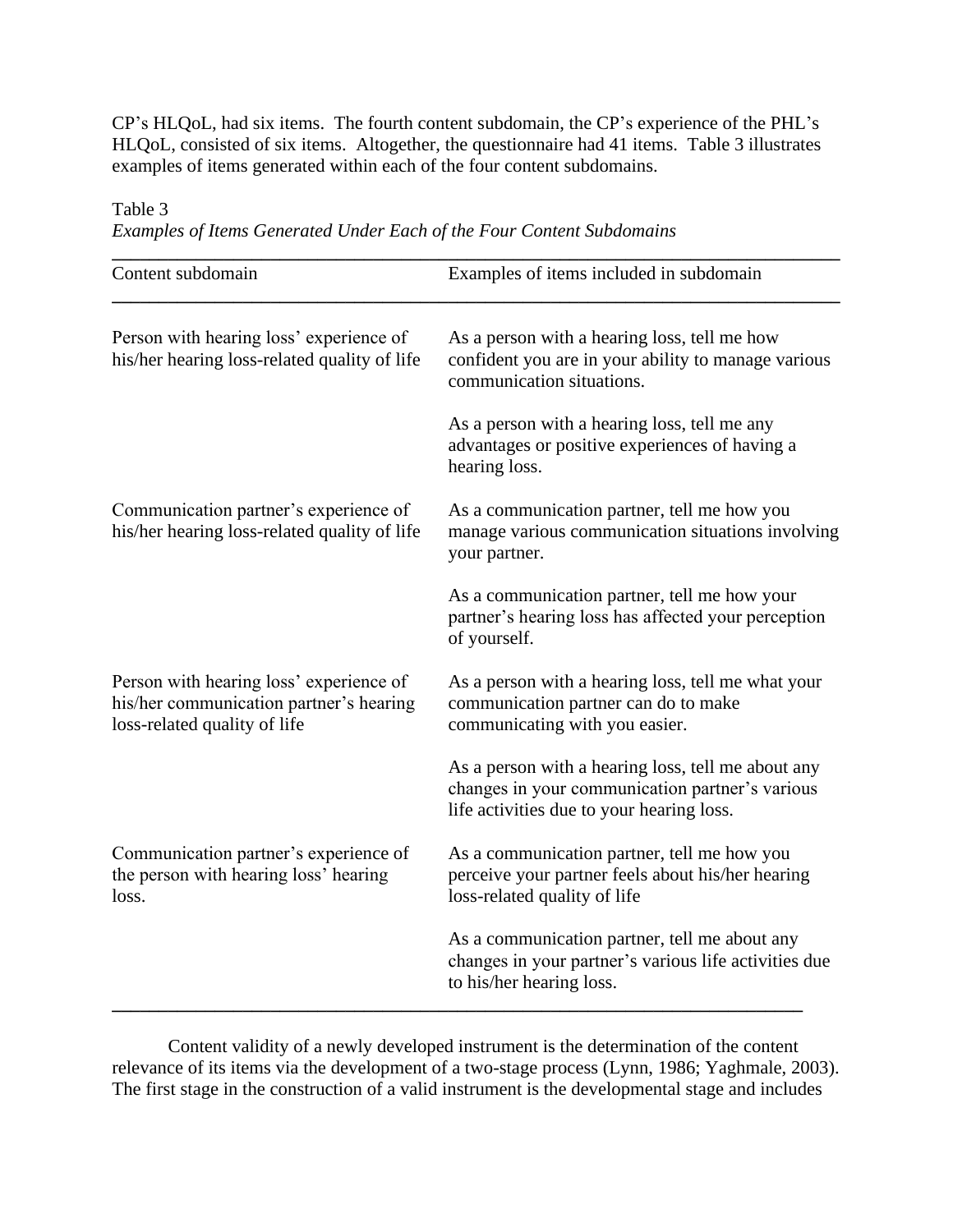three steps: (a) domain generation, (b) item generation, and (c) instrument formation (Lynn, 1986; Nunnally & Bernstein, 1994; Yaghmale, 2003). The developmental stage requires a comprehensive review of the literature to identify content for the instrument and establish relevant domains. The second stage in the construction of a valid instrument is the judgmentquantification stage and includes two steps: (a) assertion by a specific number of experts that the items are content valid and (b) assessment to determine that the entire instrument is content valid (Lynn, 1986).

# **Phase II: Establish a Panel of Subject Matter Experts**

Content validity involves evaluation of the instrument content by knowledgeable experts in the domain of interest (Allen & Yen, 2002). A jury of experts can offer beneficial feedback about the merit of the instrument (Rubio et al., 2003). The quality of a content validity study is determined through the selection, qualifications, and training of a panel of experts (Sireci & Faulkner-Bond, 2014). Sireci and Faulkner-Bond further emphasized that experts need to be familiar regarding the knowledge and skills being evaluated as well as completing item reviews and other relevant tasks. Rubio et al. (2003) stated that the criteria for selecting experts are the number of publications or work experience. The number of experts selected for a panel depends on the desired level of expertise and diversity of knowledge (Grant & Davis, 1997). The number can range from a minimum of three (Lynn, 1986) to at least 10 experts (Sireci & Faulkner-Bond, 2014). Rubio et al. (2003) stated that using a larger number of experts might generate more information about the measure being evaluated. Moreover, increasing the number of experts facilitates the identification and exclusion of rater outliers (Carmines & Zeller, 1979; Lynn, 1986).

Sixteen certified/licensed clinicians, researchers and university professors in the fields of social work, audiology, speech-language pathology, rehabilitation counseling, and deaf education were recruited as experts for this study. Criteria for selecting experts for this interprofessional panel included professionals with a deep understanding of PHLs within their particular discipline who were actively working and/or had published in their specific disciplines. The experts were contacted in person, by telephone or videophone, and/or via email to inform them of the purpose of the investigation and to invite them to participate in the study. They were also informed that participation in the study was voluntary and responses would be kept confidential.

## **Phase III: Conduct a Qualitative Assessment**

**Cover letter.** Once the selection of the interprofessional expert panel was completed, the qualitative review of the newly developed instrument could be conducted (McKenzie et al., 1999). Upon invitation, the experts were each sent a packet with a cover letter stating the purpose of the study, the reason they were invited, a description of the questionnaire response form, and instructions for evaluating the content relevance and content clarity of the 41-item instrument. The experts were further informed that the questionnaire consisted of items for gathering information on the communication needs, communication management skills, and HLQoL for both PHLs and their CPs.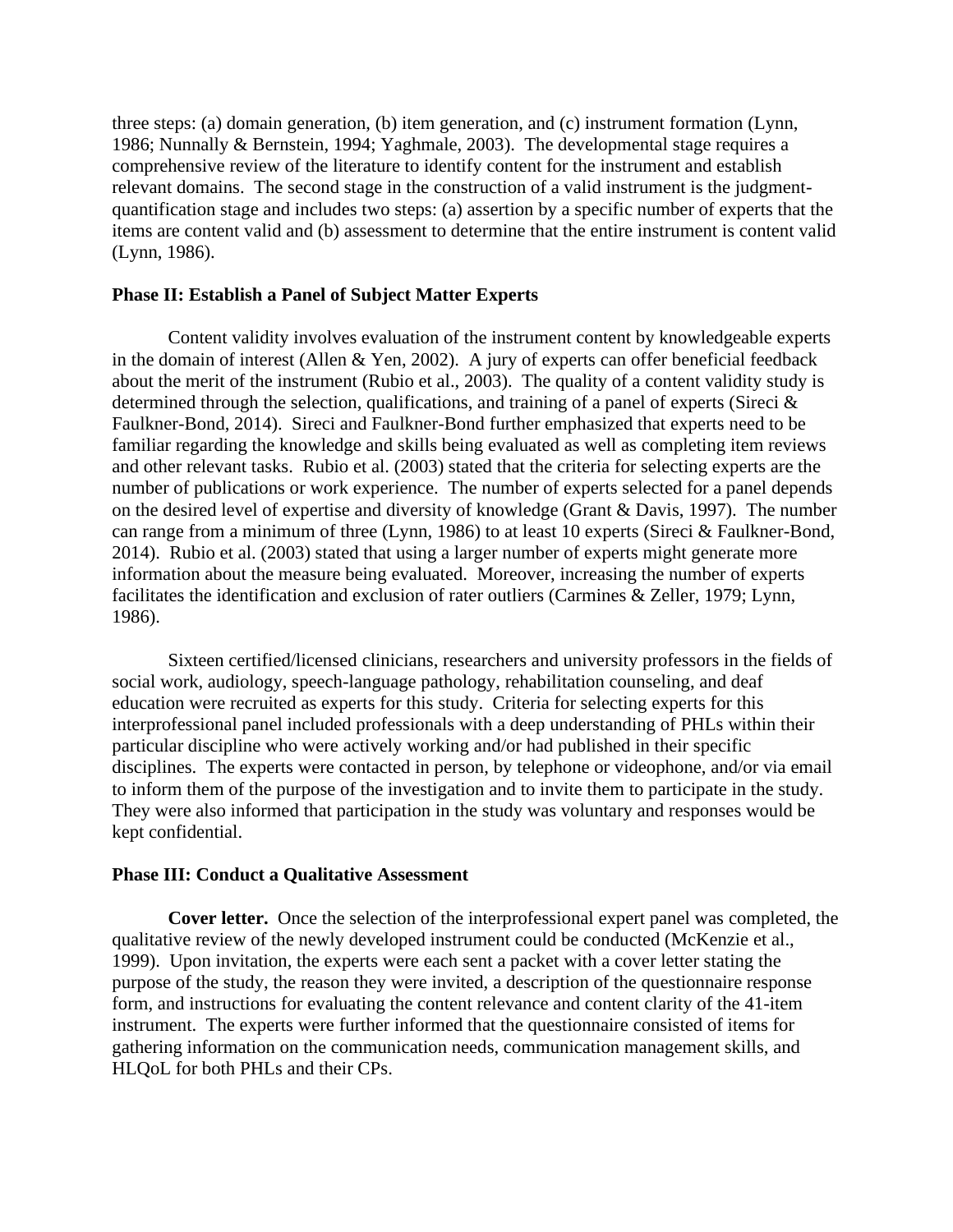**Description of interview questionnaire response form.** The questionnaire response form and instructions for evaluating the content validity of the 41-item instrument were included in the packet mailed to the experts. The experts were also informed that the content validity study of the questionnaire consisted of content relevance and content clarity. They were then asked to review all 41 items first before rating each individual item for its content relevance and content clarity. The questionnaire response form provided a place for the experts to rate each item for content relevance and content clarity on a two-point dichotomized (yes/no) scale within each of the content subdomains. An item was to be rated "yes" for content relevance if it was relevant to the content subdomain and should be retained in the questionnaire. However, an item was to be rated "no" if it was not relevant to the content subdomain and should be deleted from the questionnaire. Next, each expert was instructed to evaluate the content clarity of each item of the questionnaire. An item was to be rated "yes" for content clarity if the item was clearly understandable/readable. Conversely, an item was to be rated "no" if any part of the item was not clearly understandable/readable. If scored "no," the experts were instructed to provide suggestions and/or edit any item to improve its clarity and fit within the assigned content subdomain.

After evaluating the questionnaire, each expert was asked to return the questionnaire response form using a self-addressed stamped envelope. McKenzie et al. (1999) recommended that instrument designers analyze each component of the instrument in the light of the experts' responses. Thus, comments from the experts regarding possible deletions, additions, or revisions of the items were considered after the completion of the qualitative assessment phase for the present study.

In the current study, comments from the experts regarding possible deletions, additions, or revisions of the items were considered after the completion of the quantitative analyses.

## **Phase IV: Complete a Quantitative Review**

Numerous approaches to the quantifying experts' degrees of agreement regarding the content relevance of an instrument were proposed (Polit & Beck, 2006; Polit, Beck, & Owen, 2007; Wynd, Schmidt, & Schaefer, 2003). The content validity index (CVI) is the most widely used quantification measure of content validity (Lynn, 1986; Waltz & Bausell, 1981; Waltz, Strickland, & Lenz, 2005), based on expert ratings of relevance (Polit et al., 2007), and traditionally used to estimate representativeness, comprehension, ambiguity, and clarity (Delgado-Rico et al., 2012). Assessment instruments should be clear, brief, easy to administer, and appropriate for use with the targeted population under consideration (Rubio et al., 2003; Schilling et al., 2007).

Investigators should compute two types of CVIs: the content validity of individual items and the content validity of the total scale (Lynn, 1986). Scale developers need to be explicit in how they compute the CVI. Specifically, this means differentiating between content validity at the item level (I-CVI) and the overall scale level (S-CVI; Polit & Beck, 2006). In this study, the CVI was used to evaluate content validity of the questionnaire, and included both the I-CVI and S-CVI.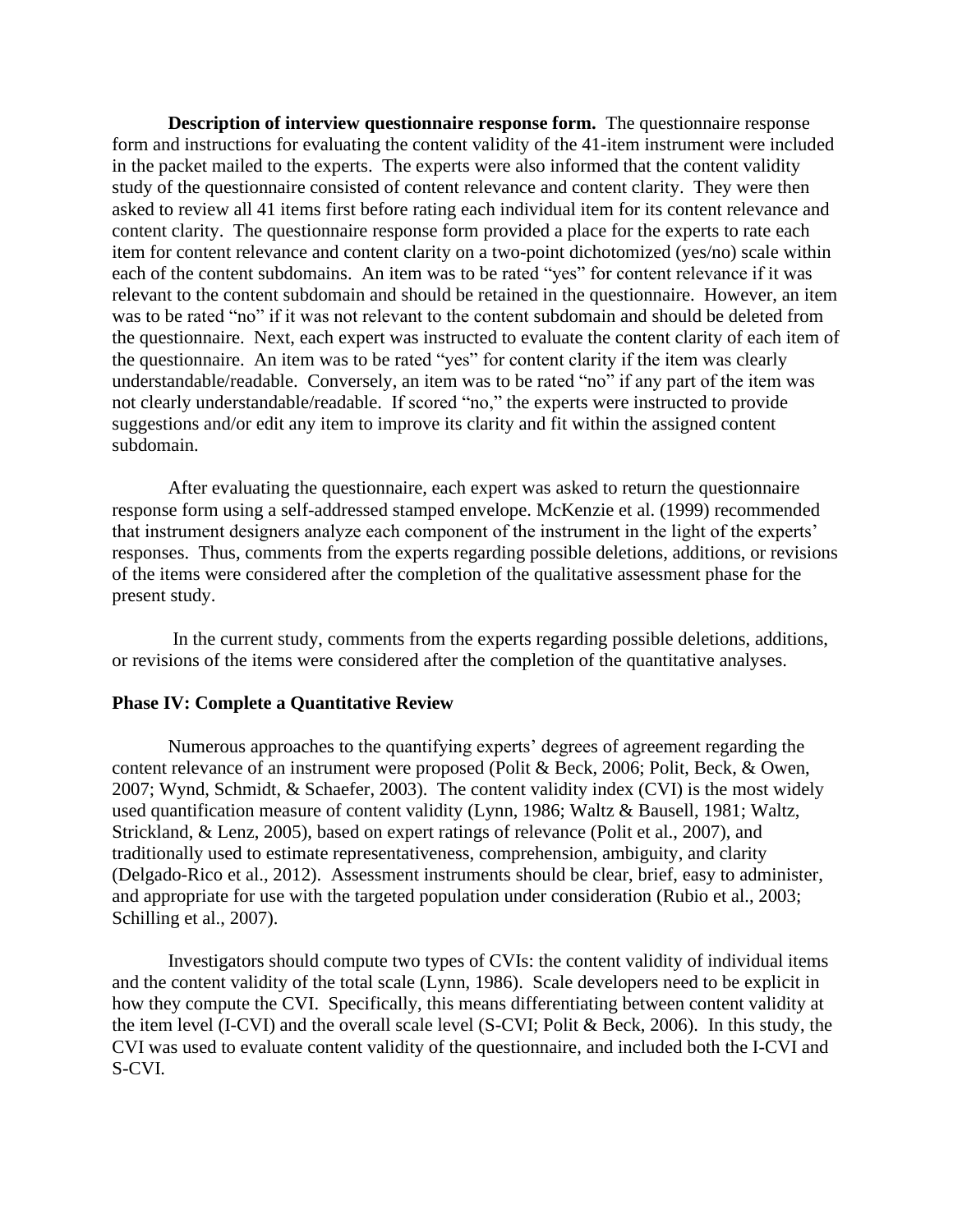**Content relevance.** In computing the I-CVI, content experts were asked to rate each item in terms of its relevance to the targeted construct (Polit & Beck, 2006). Although the CVI can be calculated in various ways (Delgado-Rico et al., 2012), the I-CVI for relevance in this study was computed based on the experts' rating of each of the 41 questionnaire items as either (a) relevant or (b) not relevant on a two-point dichotomized scale. Defined as the proportion in expert agreement regarding relevance of an item, the I-CVI for content relevance is a measure of inter-rater agreement. Inter-rater reliability refers to the level of agreement between a designated group of experts using the same scoring criteria on a specific measure at a particular time (Stemler, 2004). This calculation is computed as the number of experts rating an item as relevant divided by the total number of experts (Polit & Beck, 2006; Polit et al., 2007). In this study, computing the S-CVI for relevance was the S-CVI/Ave, which computes the I-CVI for each item on the scale and then calculates the average I-CVI across items conserved (Polit & Beck, 2006; Polit et al., 2007).

**Content clarity.** The content clarity of an item needs to be evaluated on the basis of how clearly an item is worded (Rubio et al., 2003). Rubio and associates stated that some researchers have proposed asking about the clarity of all items with one question at the end of the survey; however, their experience found this method to be confusing for the experts. Thus, it was proposed evaluating content clarity with each item at the same scale as the representativeness. In the current study, the I-CVI for content clarity was computed based on the experts' rating of each of the 41 items in the questionnaire as either (a) clearly understandable/readable or (b) not clearly understandable/readable on a 2-point dichotomized scale. The I-CVI for content clarity is a measure of inter-rater agreement and defined as the proportion in expert agreement regarding clarity of an item. This calculation is computed as the number of experts rating an item as clearly understandable/readable divided by the total number of experts. Items are then deleted, added, or revised based on the experts' suggestions for improving content clarity. However, decisions on deleting, retaining, or revising items should not be solely based on empirical data. Rather, consideration should be given to the definition of the construct and the intended objective when the items are developed (Delgado-Rico et al., 2012). The S-CVI for content clarity is then calculated which computes the I-CVI for each item on the scale and then calculates the average I-CVI across items conserved.

For a scale to be judged as having excellent content validity, it should be composed of items with a minimum I-CVI of .78 when utilized by a panel of six to 10 experts (Polit & Beck, 2006; Polit et al., 2007). Moreover, many researchers have indicated that an S-CVI of .80 or higher is acceptable (Davis, 1992; Grant & Davis, 1997; Polit & Beck, 2004) for this index of average congruity.

#### **Results**

#### **Participants**

Fifteen of the 16 subject matter experts consented to participate in the study and evaluate the 41 items for content validity, yielding a 94% response rate; see Table 4for demographic information. As illustrated, the representative disciplines of the interprofessional panel included social work (*n*=4), audiology (*n*=3), speech-language pathology (*n*=3), rehabilitation counseling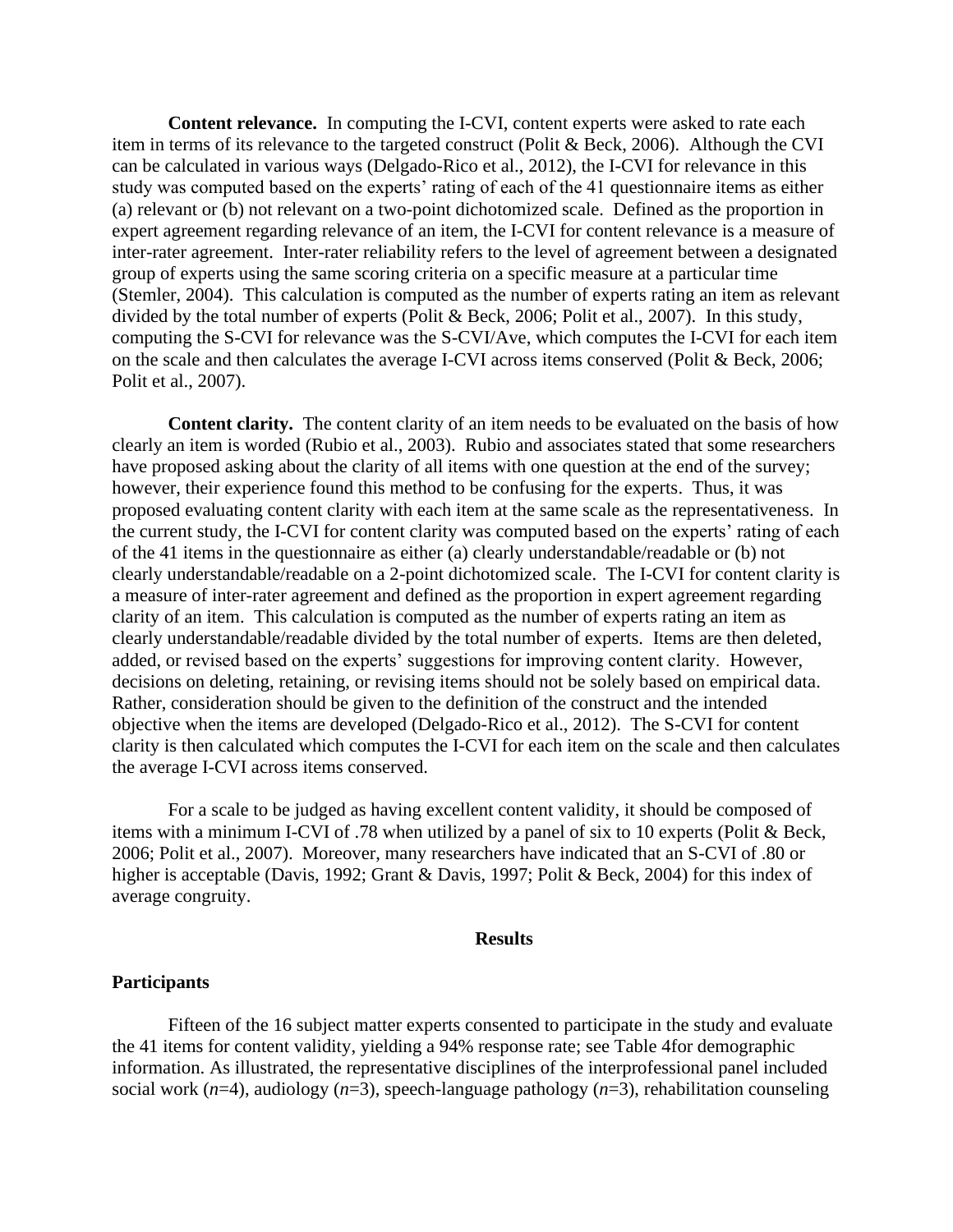$(n=3)$ , and deaf education  $(n=2)$ . Five experts had a master's degree and 10 had a doctoral degree. All were currently employed, and their years of professional service ranged from 15 to 39 years with a mean of 30.8 years. The number of peer-reviewed publications ranged from 0 to 17 publications, with a mean of 6.0 publications. Two members of the panel had a bilateral mild-to-moderate sensorineural hearing loss acquired in late adulthood. Three members had a bilateral severe-to-profound sensorineural hearing loss acquired in childhood. Two members were communication partners and married to a spouse with a bilateral sensorineural hearing loss.

## Table 4

|    | Discipline              | Educational<br>Level   | Employment                  | Years of<br>Service | Number of<br>Publications |
|----|-------------------------|------------------------|-----------------------------|---------------------|---------------------------|
| 1. | Social Work             | Doctoral Degree        | <b>University Professor</b> | 39                  | 5                         |
| 2. | Social Work             | Master's Degree        | Clinical Social Worker      | 38                  |                           |
| 3. | Social Work             | <b>Doctoral Degree</b> | <b>University Professor</b> | 53                  | 8                         |
| 4. | Social Work             | Master's Degree        | Clinical Social Worker      | 15                  | 0                         |
| 5. | Audiology               | Master's Degree        | Clinical Audiologist        | 40                  | 4                         |
| 6. | Audiology               | Doctoral Degree        | <b>University Professor</b> | 31                  | 4                         |
| 7. | Audiology               | Master's Degree        | Clinical Audiologist        | 41                  | 0                         |
| 8. | <b>Speech Pathology</b> | <b>Doctoral Degree</b> | <b>University Professor</b> | 23                  | 9                         |
| 9. | Speech Pathology        | Master's Degree        | Clinic Director             | 15                  | 0                         |
|    | 10. Speech Pathology    | Doctoral Degree        | University Professor        | 33                  | 5                         |
|    | 11. Rehab Counseling    | Doctoral Degree        | <b>University Professor</b> | 12                  | 15                        |
|    | 12. Rehab Counseling    | <b>Doctoral Degree</b> | <b>University Professor</b> | 19                  | 12                        |
|    | 13. Rehab Counseling    | <b>Doctoral Degree</b> | <b>University Professor</b> | 39                  | 7                         |
|    | 14. Deaf Education      | <b>Doctoral Degree</b> | <b>University Professor</b> | 42                  | 17                        |
|    | 15. Deaf Education      | <b>Doctoral Degree</b> | <b>University Professor</b> | 22                  | 3                         |

*Demographic Characteristics of the Subject Matter Experts*

## **Content Clarity and Content Relevance**

After obtaining each expert's ratings for content relevance and content clarity, values were entered into a spreadsheet. Suggested comments from the experts were also recorded for each item to improve content clarity and fit within the content subdomain in which the item was placed.

The I-CVI for content relevance ranged from .93 to 1.0 for the 41 items on the questionnaire, with 37 items having an I-CVI of 1.0 and 4 items having an I-CVI of .93. The S-CVI for content relevance was .99. All 41 items on the questionnaire exceeded the minimum .78 criteria for the I-CVI and the minimum .80 criteria for the S-CVI/Ave for content relevance.

The I-CVI for content clarity ranged from .67 to 1.0 with 5 of the 41 items having an I-CVI of 1.0, 9 items having an I-CVI of .93, 7 items having an I-CVI of .87, 9 items having an I-CVI of .80, 8 items having an I-CVI of .73, and 3 items having an I-CVI of .67. The S-CVI for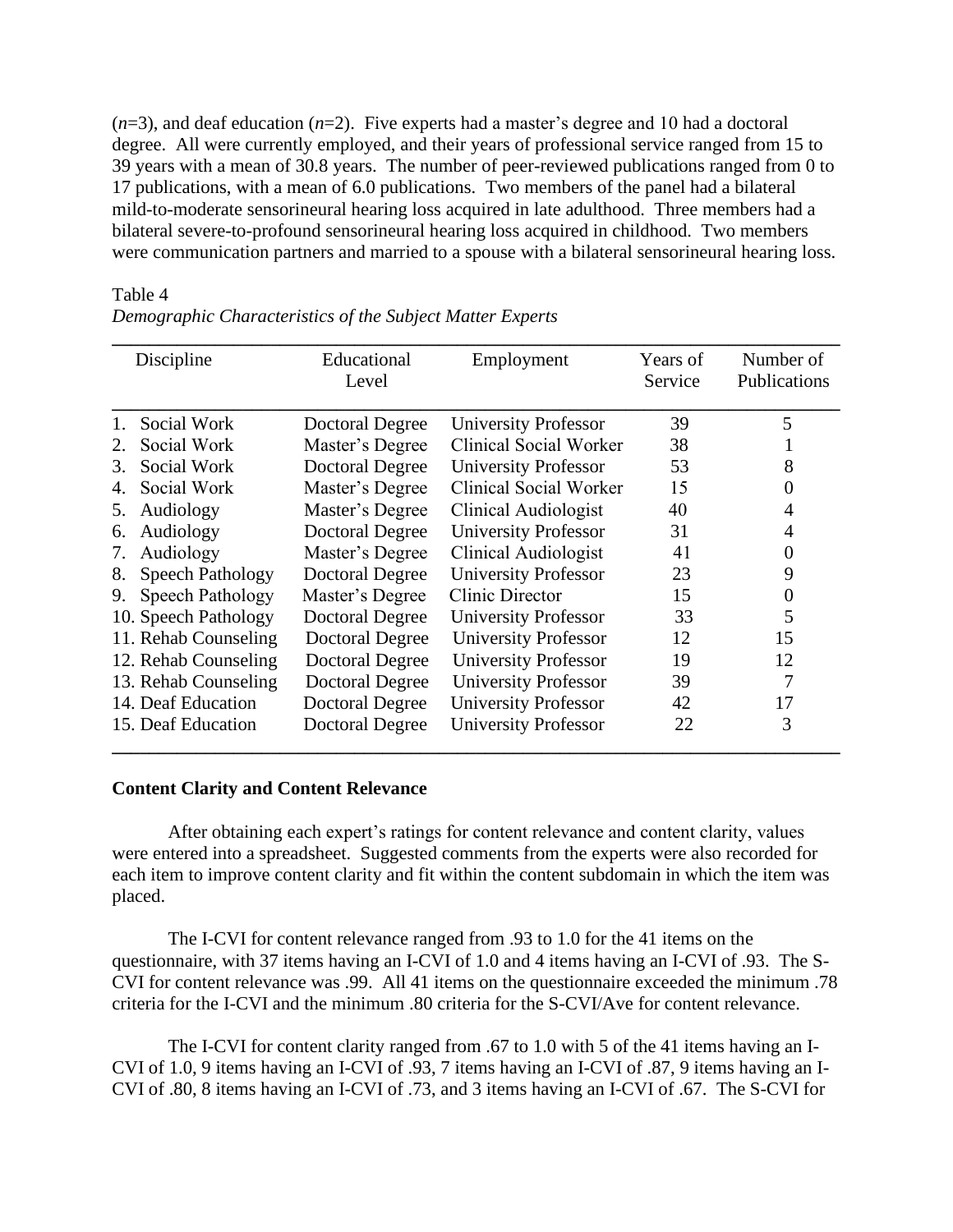content clarity was .84. Although 11 of the 41 items did not meet the minimum .78 criteria regarding I-CVI for content clarity, all items rated below 1.0 were revised to improve content clarity based on the experts' suggestions.

# **Revised Questionnaire**

After reviewing the I-CVI and S-CVI quantitative analyses for content relevance and content clarity, and then rewording items based on the experts' recommendations, the number of items was reduced from 41 to 40 to improve item clarity and avoid duplication within the content subdomains. The retained 40 items were then further revised within each of the four subdomains based on the experts' suggestions. The revised questionnaire consisted of 16 questions regarding the PHL's experience of his/her HLQoL, 14 questions regarding the CP's experience of his/her HLQoL, 4 questions regarding the PHL's perception of the CP's HLQoL, 4 questions regarding the CP's perception of the PHL's HLQoL, and 2 concluding questions. The S-CVI for the retained 40 items remained .99 for content relevance and improved to .85 for content clarity. After incorporating these revisions, the content validation process of the interview questionnaire was completed.

### **Discussion**

This study describes the multiphase process in which the Interview Questionnaire for Persons with Hearing Loss and Their Communication Partners was developed, content validated, and revised. The results demonstrated that all 41 items and the overall scale of the questionnaire exceeded the minimum criteria for content relevance; whereas, the majority of the items and the overall scale were found to exceed the minimum criteria for content clarity. After rewording items based on the experts' recommendations, the number of items was reduced from 41 to 40 and reorganized within the four subdomains. Several authors suggest that a S-CVI of .80 or higher is acceptable for content validity (Davis, 1992; Grant & Davis, 1997; Polit & Beck, 2004). Since the S-CVI for content relevance and content clarity in this study were .99 and .85 respectively for the retained items, these results indicate high content validity for the questionnaire.

The strong content validity evidence for the revised questionnaire most likely reflects the benefits of several resources. First, a literature review was conducted to examine published HLQoL assessment measures and instrument construction methods as well as to identify content domains believed to be essential to the topic of HLQoL. Second, a collaborative interprofessional research team generated the questionnaire's initial main content domain, subdomains, and items. The items for the interview questionnaire were created within the context of the four content subdomains. Third, an interprofessional expert panel provided input regarding content relevance and content clarity for the questionnaire's items and overall scale. Fourth, Lynn's (1986) two-stage approach was employed within the multiphase process as described by McKenzie et al. (1999) to construct and estimate content validity evidence for the questionnaire.

Currently, only a few hearing-related measures have undergone a thorough content evaluation (Smith et al., 2011). This investigation underscored the importance of the step-by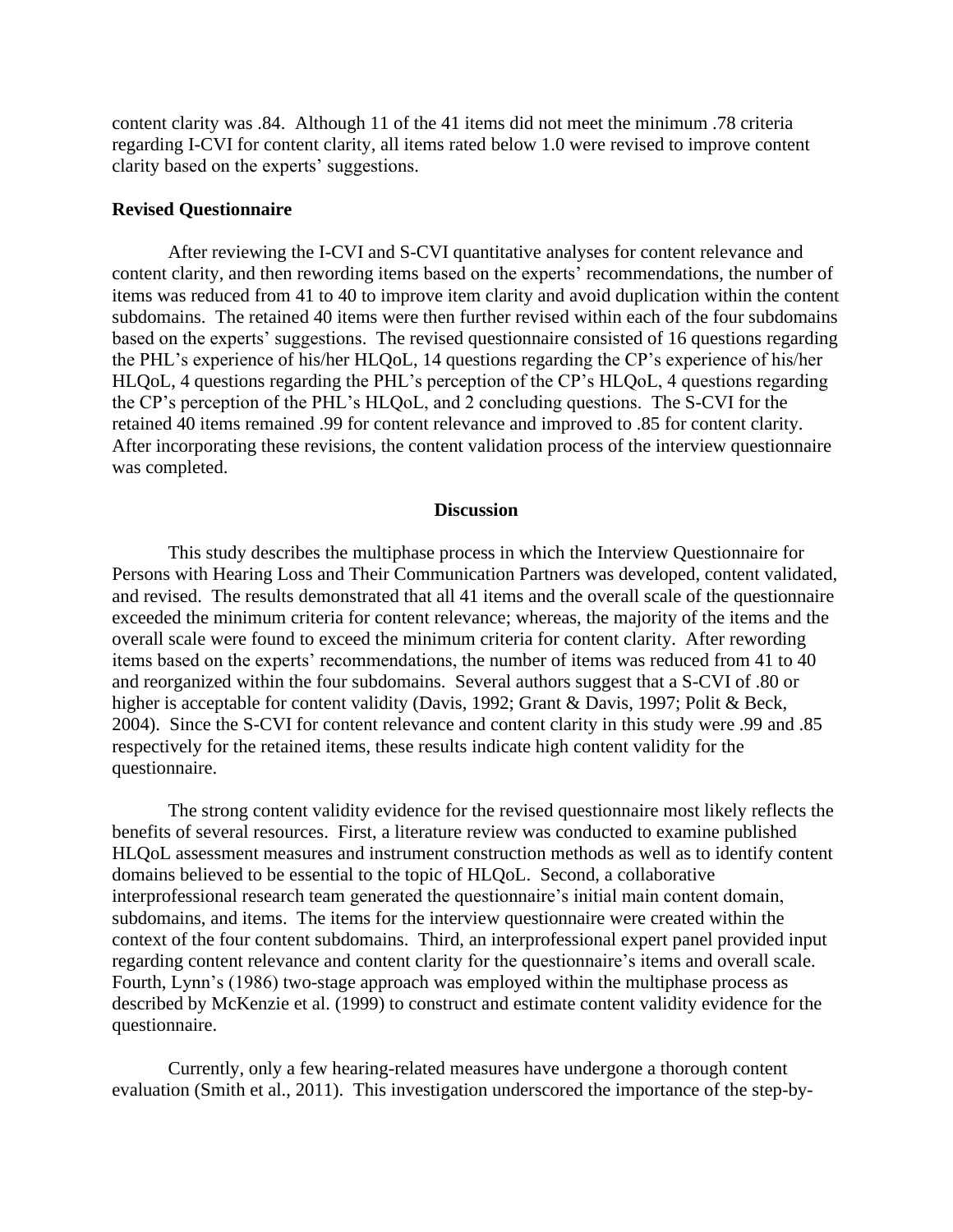step process to establish the content validity evidence of the *Interview Questionnaire for Persons with Hearing Loss and Their Communication Partners* designed to explore the PHLs' and CPs' perspectives of their own HLQoL, and how they perceive each others' HLQoL. Thus, confirming content validity for both new and existing patient-reported outcome measures is foundational to the instrument development process according to scientifically established principles (Brod et al., 2009).

## **Limitations**

This study contains several potential limitations. One limitation is in regards to expert selection in that content relevance and content clarity evaluations are subjected to potential bias among the experts. An expert's perceived knowledge may or may not reflect his/her actual knowledge (Paul, Connor, McCabe, & Ziniel, 2016). Paul et al. (2016) noted the possibility that an expert may under- or over-estimate his/her capabilities and knowledge with self-report surveys. A second limitation is the dichotomous "yes/no" scale utilized for the experts' ratings of content relevance and content clarity in the evaluation of the questionnaire's items. Although a Likert scale could provide a range of possible responses, Krosnick, Judd, and Wittenbrink (2005) emphasized that a dichotomous scale elicits a clear binary response. Krosnick et al. also noted that when dichotomous response option pairs are clear in meaning, there is likely to be consensus on the meaning of the options. To obtain a full variation of views on each item's content relevance and content clarity, experts were invited to provide qualitative comments in addition to their dichotomous ratings for the items in the questionnaire.

A third limitation is that this study does not necessarily identify content that may have been overlooked during the development of the questionnaire. However, the experts were asked to suggest other items for the measure, which helped to minimize this concern. A fourth limitation relates to the number and diverse selection of experts employed to evaluate the instrument. The 15 experts utilized in this study are considered more than sufficient which exceeds the minimum of three experts needed to evaluate the instrument for content validity (Lynn, 1986; Polit & Beck, 2006; Polit et al., 2007). Rubio et al. (2003) stressed that making appropriate and representative choice of experts ensures a thorough assessment. Schilling et al. (2007) suggested that using a heterogeneous panel may provide for a more comprehensive assessment of the content validity of an instrument. Objectivity may be compromised if the group of experts is too homogeneous or too small (Koller et al., 2017). These concerns were addressed by including an interprofessional panel of 15 experts that possessed a professional understanding of hearing loss, and were actively working and/or have published in their specific disciplines.

## **Implications**

There are several implications of this study**.** First, clinicians who work with this population such as social workers, rehabilitation counselors, psychologists, audiologists, speechlanguage pathologists, and nurses may consider utilizing the Interview Questionnaire for Persons with Hearing Loss and Their Communication Partners, which can serve as an assessment questionnaire to gather HLQoL information with PHLs and their CPs as well as an intervention tool to increase awareness of communication strategies that may improve HLQoL for both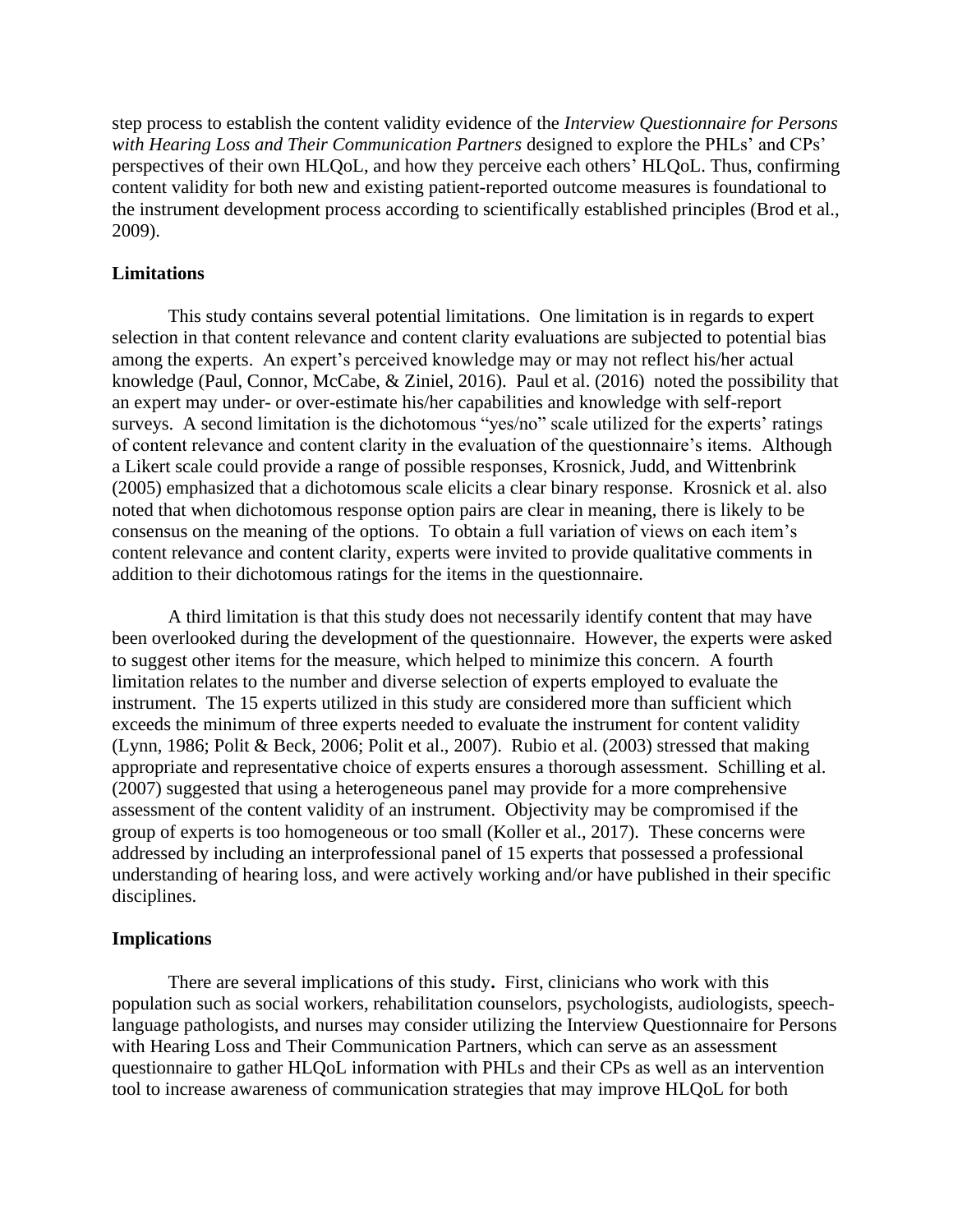parties. The questionnaire takes approximately 45 to 60 minutes to administer via a conjoint semi-structured interview with a PHL and his/her CP. Second, a paucity of content-valid hearing-related measures exists (Smith et al., 2011). A content validity evaluation should be conducted on every new hearing-related assessment instrument; otherwise, face validity inevitably results (Suen, 1990). Furthermore, Portney and Watkins (2000) stated that reliability establishes the limit of validity. This signifies that a measure could not be valid if it lacks reliability. Instrument developers may use the process described in this article to develop and validate an assessment measure that combines data collection with a format that facilitates interpretation. Third, this questionnaire can be used in future studies to collect qualitative data regarding the HLQoL experiences for both PHLs and their CPs. Future research can include the exploration of the HLQoL experience through semi-structured interviews with the PHL and his/her CP together when using the *Interview Questionnaire for Persons with Hearing Loss and Their Communication Partners.*

## **Conclusion**

The present study validated the Interview Questionnaire for Persons with Hearing Loss and Their Communication Partners*.* This investigation further highlighted an interprofessional collaborative approach for obtaining content validity evidence in the development of a questionnaire for exploring the HLQoL experience for both PHLs and their CPs. The multiphase approach can be followed in constructing and analyzing a content-valid questionnaire. Currently, this approach to the development of an HLQoL qualitative instrument is rare. Determining I-CVI and S-CVI for content clarity and content relevance are necessary in the construction and analysis of a content-valid questionnaire. The study's interview questionnaire demonstrated high content validity evidence and can be used for future studies in gathering HLQoL information about PHLs and their CPs.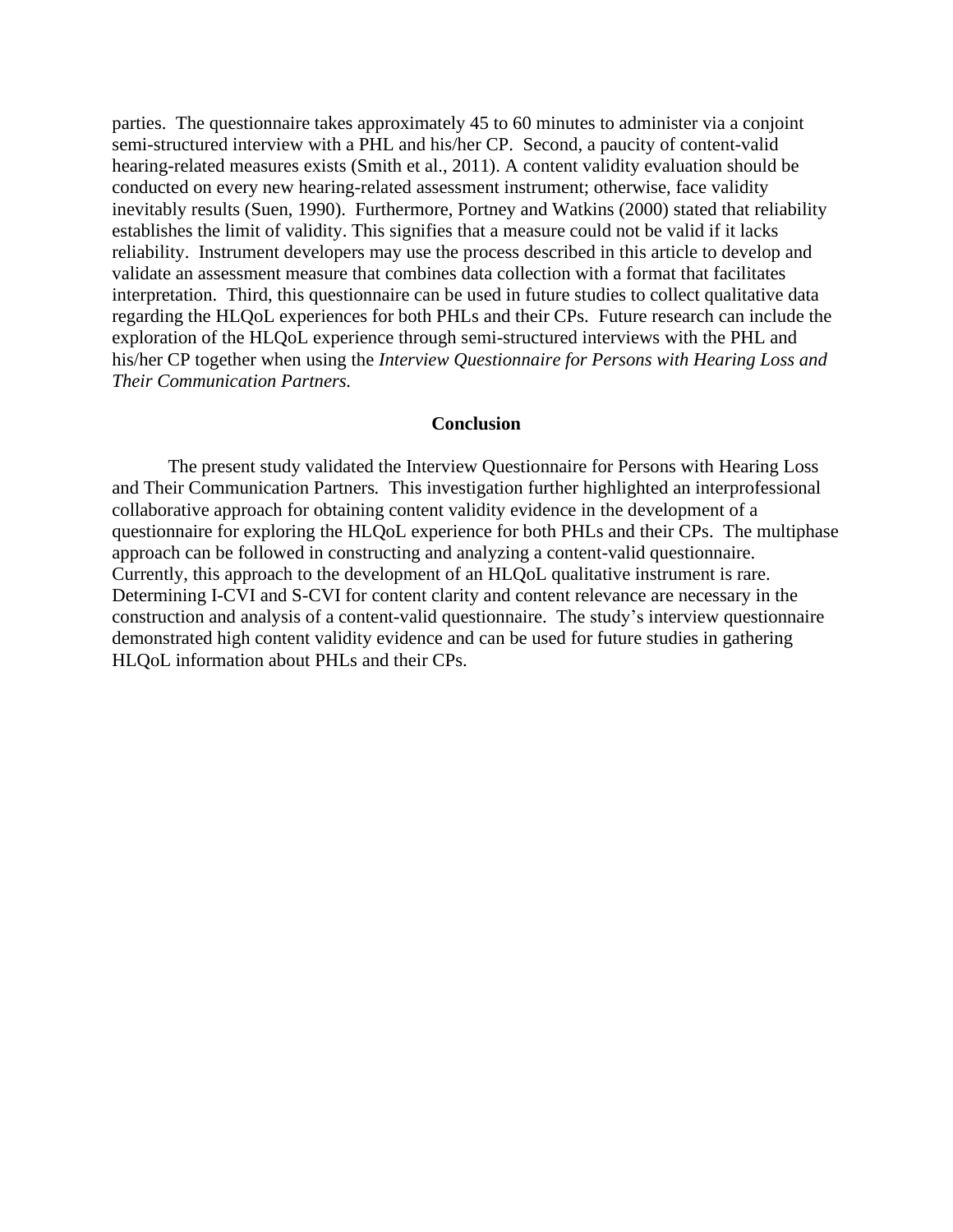#### **References**

- Allen, M. J., & Yen, W. M. (2002). *Introduction to measurement theory*. Long Grove, IL: Waveland Press.
- American Educational Research Association, American Psychological Association, & National Council on Measurement in Education. (1999). *Standards for educational and psychological testing.* Washington, DC: American Psychological Association.
- Barker, A. B., Leighton, P., & Ferguson, M. A. (2017). Coping together with hearing loss: A qualitative meta-synthesis of the psychosocial experiences of people with hearing loss and their communication partners. *International Journal of Audiology, 56*(5), 297-305.
- Brod, M., Tesler, L. E., & Christensen, T. L. (2009). Qualitative research and content validity: Developing best practices based on science and experience. *Quality of Life Research, 18*(9), 1263-1278.
- Carmines, E. G., & Zeller, R. A. (1979). *Reliability and validity assessment.* Beverly Hills, CA: Sage.
- Chien, W., & Lin, F. R. (2012). Prevalence of hearing aid use among older adults in the United States. *Archives of Internal Medicine*, *172*(3), 292-293.
- Cox, R. M., Alexander, G. C., & Gray, G. A. (2007). Personality, hearing problems, and amplification characteristics: Contributions to self-report hearing aid outcomes. *Ear & Hearing, 28,* 141-162.
- Dalton, D. S., Cruickshanks, K. J., Klein, B. E., Klein, R., Wiley, T. L., & Nondahl, D. M. (2003). The impact of hearing loss on quality of life in older adults. *Gerontologist, 43*(5), 661-668.
- Dancer, J., & Gener, J. (1999). Survey on the use of adult hearing assessment scales*. Hearing Review, 6*, 26-35.
- Davis, L. L. (1992). Instrument review: Getting the most from your panel of experts. *Applied Nursing Research, 5,*194-197.
- Delgado-Rico, E., Cerreterro-Dios, H., & Ruch, W. (2012). Content validity evidences in test development: An applied perspective. *International Journal of Clinical and Health Psychology, 12*(3), 449-460.
- Demorest, M. E., & Erdman, S. A. (1987). Development of the Communication Profile for the Hearing Impaired. *Journal of Speech and Hearing Disorders, 52,* 129-142.
- DeVon, H. A., Block, M. E., Moyle-Wright, P., Ernst, D. M., Hayden, S. J., Lazzara, D. J., Savoy, S. M., & Kostas-Polston, E. (2007). A psychometric toolbox for testing validity and reliability. *Journal of Nursing Scholarship, 39(*2), 155-64.
- Dye, C., & Peak, M. (1983). Influence of amplification on the psychological functioning of older adults with neurosensory hearing loss. *Journal of the Academy of Rehabilitative Audiology, 16,* 210-220.
- Fire, K. M., Lesner, S. A., & Newman, C. (1991). Hearing handicap as a function of central auditory abilities in the elderly. *American Journal of Otololarngology, 12,* 105-108.
- Friedenberg, L. (1995). *Psychological testing: Design, analysis, and use*. Boston, MA: Allyn & Bacon.
- Garstecki, D. C., & Erler, S. F. (1996). Older adult performance on the Communication Profile for the Hearing Impaired. *Journal of Speech, Language, and Hearing Research*, *39*(1), 28-42.
- Gilbert, E. G., & Prion, S. (2016). Making sense of methods and measurement: Lawshe's Content Validity Index. *Clinical Simulation in Nursing, 12*(12), 530-531.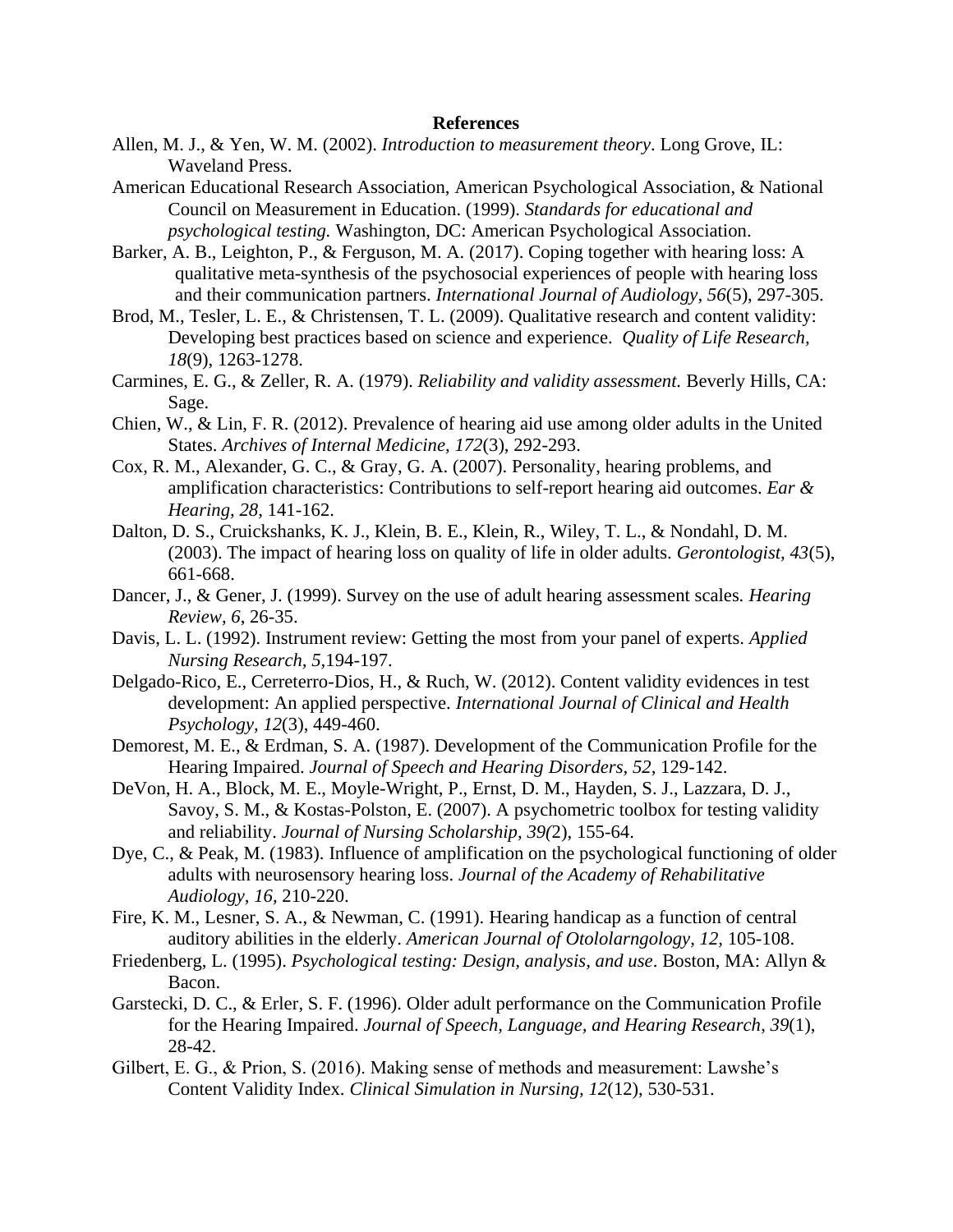- Gordon-Salant, S., Lantz, J., & Fitzgibbons, P. J. (1994). Age effects on measures of hearing disability. *Ear & Hearing, 15*, 262–265.
- Granberg, S., Dahlstrom, J., Moller, C., Kahari, K., & Danermark, B. (2014). The ICF core sets for hearing loss—researcher perspective. Part I: Systematic review of outcome measures identified in audiological research. *International Journal of Audiology, 53*(2), 65–76.
- Grant, J. S., & Davis, L. T. (1997). Selection and use of content experts in instrument development. *Research in Nursing & Health, 20,* 269-274.
- Green, B. N., & Johnson, C. D. (2015). Interprofessional collaboration in research, education, and clinical practice: Working together for a better future. *Journal of Chiropractic Education, 29*(1), 1-10.
- Harless, E. L., & McConnell, F. (1982). Effects of hearing aid use on self-concept in older persons. *Journal of Speech and Hearing Disorders, 47*(3), 305-309.
- Haynes, S., Richard, D., & Kubany, E. (1995). Content validity in psychological assessment: A functional approach to concepts and methods. *Psychological Assessment, 7*, 238-247.
- Koller I., Levenson, M. R., & Glück, J. (2017). What do you think you are measuring? A mixedmethods procedure for assessing the content validity of test items and theory-based scaling. *Frontiers in Psychology, 8*(126), 1-20.
- Kramer, S. E., Kapteyn, T. S., Kuik, D. J., & Deeg, D. J. H. (2002). The association of hearing impairment and chronic diseases with psychosocial health status in older age. *Journal of Aging & Health, 14,* 122-137.
- Krosnick, J. A., Judd, C. M., & Wittenbrink B. (2005). The measurement of attitudes. In D. Albarracin, B. T. Johnson, & M. P. Zanna (Eds.), *The handbook of attitudes* (pp. 21-78). Mahwah, N.J: Lawrence Erlbaum Associates.
- Lawshe, C. H. (1975). A quantitative approach to content validity. *Personal Psychology*, *28,* 563-575.
- Lin, F. R., Metter, E. J., O'Brien, R. J., Resnick, S. M., Alan, B., & Zonderman, A. B. (2011a). Hearing loss and incident dementia. *Archives of Neurology, 68*(2), 214-220.
- Lin, F. R., Thorpe, R., Gordon-Salant, S., & Ferrucci, L. (2011b). Hearing loss prevalence and risk factors among older adults in the United States. *The Journals of Gerontology Series A: Biological Sciences and Medical Sciences, 66A*(5), 582-590.
- Lynn, M. R. (1986). Determination and quantification of content validity. *Nursing Research, 35*(6), 383-385.
- Macefield, R. C., Jacobs, M., Korfage, I. J., Nicklin, J., Whistance, R. N., Brookes, S. T., & Blazeby, J. M. (2014). Developing core outcomes sets: Methods for identifying and including patient-reported outcomes. *Trials, 15*, 49.
- Manchaiah, V. K. C., Stephens, D., & Lunner, T. (2013). Communication partners' journey through their partner's hearing impairment. *International Journal of Otolaryngology, 2013*(707910), 1-11.
- McKenzie, J. F., Wood, M. L., Kotecki, J. E., Clark, J. K., & Brey, R. A. (1999). Establishing content validity: Using qualitative and quantitative steps. *American Journal of Health Behavior*, *23*(4), 311-318.
- Mulrow, C. D., Aguilar, C., Endicott, J. E., Tuley, M. R., Velex, R., Charlip, W. S., Rhodes, M. C., Hill, J. A., & DeNino, L. A. (1990a). Quality-of-life changes and hearing impairment. *Annals of Internal Medicine, 113,* 188–194.
- Mulrow, C. D., Aguilar, C., Endicott, J. E., Velez, R., Tuley, M. R., Charlip, W. S., & Hill, J. A. (1990b). Association between hearing impairment and the quality of life of elderly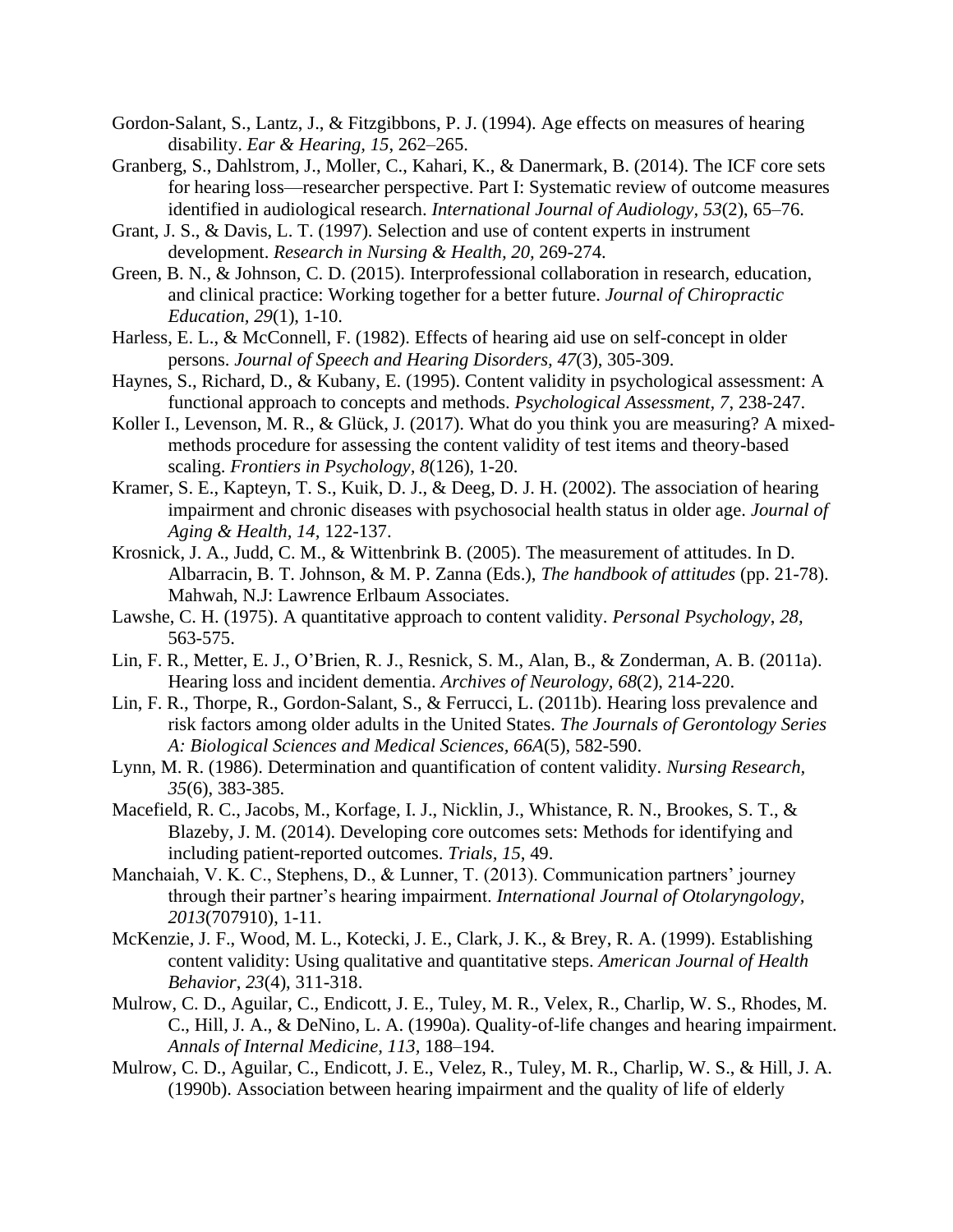individuals. *Journal of the American Geriatrics Society, 38*, 45-50.

National Institute on Deafness and Other Communication Disorders (2016, December 15). *Quick statistics about hearing*. Retrieved from

<https://www.nidcd.nih.gov/health/statistics/quick-statistics-hearing>

- Newman, C. W., & Weinstein, B. E. (1988). The Hearing Handicap Inventory for the Elderly as a measure of hearing aid benefit. *Ear and Hearing, 9,* 81-85.
- Newman, C. W., Weinstein, B. E., Jacobson, G. P., & Hug, G. A. (1990). The Hearing Handicap Inventory for Adults: Psychometric adequacy and audiometric correlates. *Ear and Hearing, 11*(6*)*, 430-433.
- Nunnally, J. C., & Bernstein, I. H. (1994). *Psychometric theory* (3rd ed.). New York, NY: McGraw Hill.
- Paul, F., Connor, L., McCabe, M., & Ziniel, S. (2016). The development and content validity testing of the Quick-EBP-VIK: A survey instrument measuring nurses' values, knowledge and implementation of evidence-based practice. *Journal of Nursing Education and Practice, 16*(5), 118-126.
- Polit, D. F., & Beck, C. T. (2004). *Nursing research: Principles and methods* (7<sup>th</sup> ed.). Philadelphia, PA: Lippincott, Williams, & Wilkins.
- Polit, D. F., & Beck, C. T. (2006). The content validity index: Are you sure you know what's being reported? Critique and recommendations. *Research in Nursing & Health, 29,* 489- 497.
- Polit, D. F., Beck, C. T., & Owen, S. V. (2007). Is the CVI an acceptable indicator of content validity? Appraisal and recommendations. *Research in Nursing & Health, 30*, 459-467.
- Portney L. G., & Watkins, M. P. (2000). *Foundations of clinical research: Applications to practice* (2nd ed.). Upper Saddle River, NJ: Prentice Hall, Inc.
- Preminger, J. E., & Meeks, S. (2010). Evaluation of an audiological rehabilitation program for spouses of people with hearing loss. *Journal of the American Academy of Audiology*, *21*(5), 315–328.
- Preminger, J. E., & Meeks, S. (2012). The Hearing Impairment Impact-Significant Other Profile (HII-SOP): A tool to measure hearing loss-related quality of life in spouses of people with hearing loss. *Journal of the American Academy of Audiology, 23*(10), 807-823.
- Rubio, D. M., Berg-Weger, M., Tebb, S. S., Lee, E. S., & Rauch, S. (2003). Objectifying content validity: Conducting a content validity study in social work research. *Social Work Research, 27*(2), 94-104.
- Scarinci, N., Worrall, L., & Hickson, L. (2009). The effect of hearing impairment in older people on the spouse: development and psychometric testing of The Significant Other Scale for Hearing Disability (SOS-HEAR). *International Journal of Audiology, 48*(10), 671-683.
- Schilling, L. S., Dixon, J. K., Knafl, K. A., Grey, M., Ives, B., & Lynn, M. R. (2007). Determining content validity of a self-report instrument for adolescents using a heterogeneous expert panel. *Nursing Research, 56*(5), 361-366.
- Schow, R. L., & Nerbonne, M. A. (1982). Communication screening profile: Use with elderly adults. *Ear and Hearing, 3,* 135-147.
- Schulz, K. A., Modeste, N., Lee, J., Roberts, R., Saunders, G. H., & Witsell, D. L. (2016). Factors influencing pursuit of hearing evaluation: Enhancing the health belief model with perceived burden from hearing loss on communication partners. *International Journal of Audiology, 55*(3), 69–78.